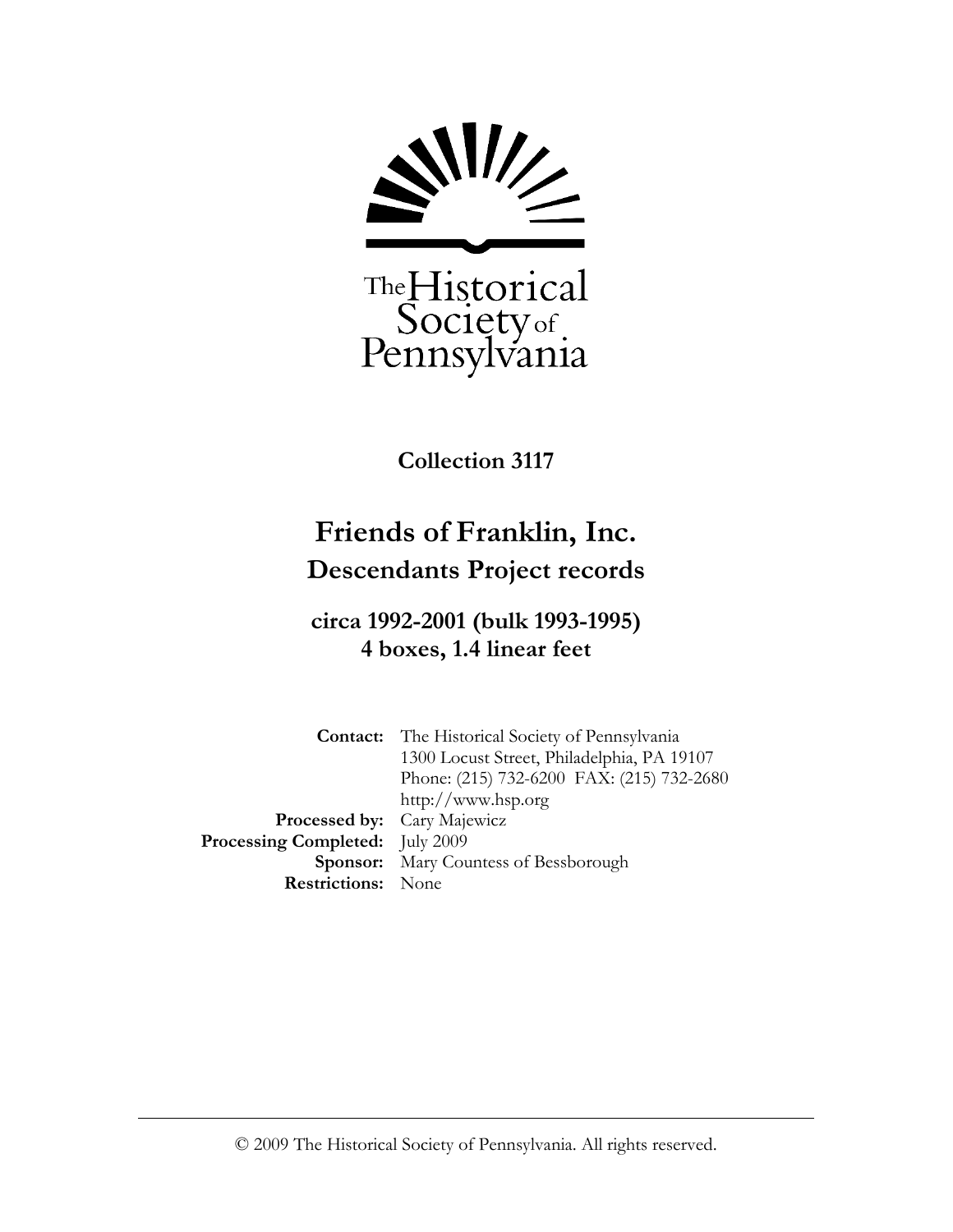### Friends of Franklin, Inc. Descendants Project records

Creators: Friends of Franklin, Inc. Fitzig, Elly

circa 1992-2001 (bulk 1993-1995) 4 boxes, 1.4 linear feet

Collection 3117

#### Abstract

The Friends of Franklin, Inc. (FOF) is an international membership society for individuals interested in promoting the study and scholarship of Benjamin Franklin. In the early 1990s, FOF began compiling a then-current genealogy of Franklin's descendants. This "Descendants Project," which was led by Elly Fitzig, eventually identified over 1500 direct descendants.

This collection contains a discrete set of records collected by the organization and Fitzig dating from about 1992 to 2001. During the project, several FOF members, including Franklin Bache Satterthwaite and Larry Tise, sent out letters to people identified as Franklin's descendants. Many people responded by sending letters with genealogical information linking then to Franklin, as well as copies of family documents proving their connections. These files from respondents, organized alphabetically by last name, comprise the first half the collection.

The latter half of the collection contains copies of older versions of Franklin's genealogy, including a copy of the chapter on Franklin from *The Genealogical Register of the Descendants* of the Signers of the Declaration of Independence. There are also historical records pertaining to the Bache-Lott-Birt family, recent obituaries and biographies of some of Franklin descendants, and a copy of the American Philosophical Society's guide to the Bache papers in the Castle collection, as well as miscellaneous family trees and correspondence.

HSP has an internal copy of the Franklin family tree that resulted from this project. At over 200 pages, it is far too large to print; however, researchers may view the family tree upon request. An abbreviated genealogical report based on this family tree is included in this guide starting on page 4.

#### Subject headings

Genealogy – Societies, etc. Friends of Franklin, Inc. Franklin, Benjamin, 1706-1790 – Genealogy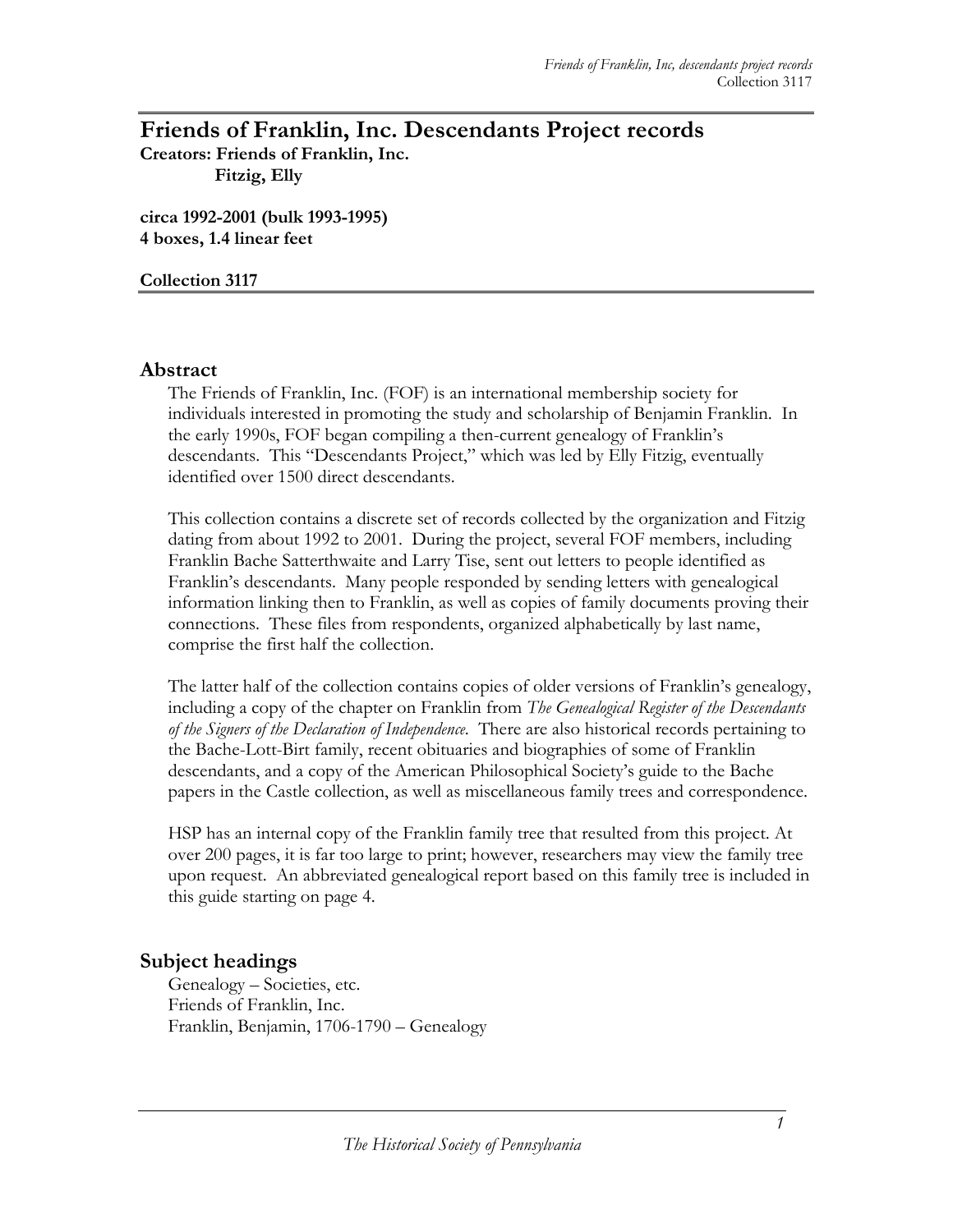#### **Restrictions**

The collection is open for research.

### Acquisition information

Gift of the Friends of Franklin, Inc., 2001.

Accession number 010924.2

#### Preferred citation

Cite as: [Indicate cited item or series here], Friends of Franklin, Inc. Descendants Project records (Collection 3117), The Historical Society of Pennsylvania.

#### Processing note

Processing made possible by a generous donation from Mary Countess of Bessborough.

A computer program, Roots III (published ca. 1990), one 5.25" floppy disk, and several 3.5" floppy disks were removed from this collection because they are inaccessible on current computers.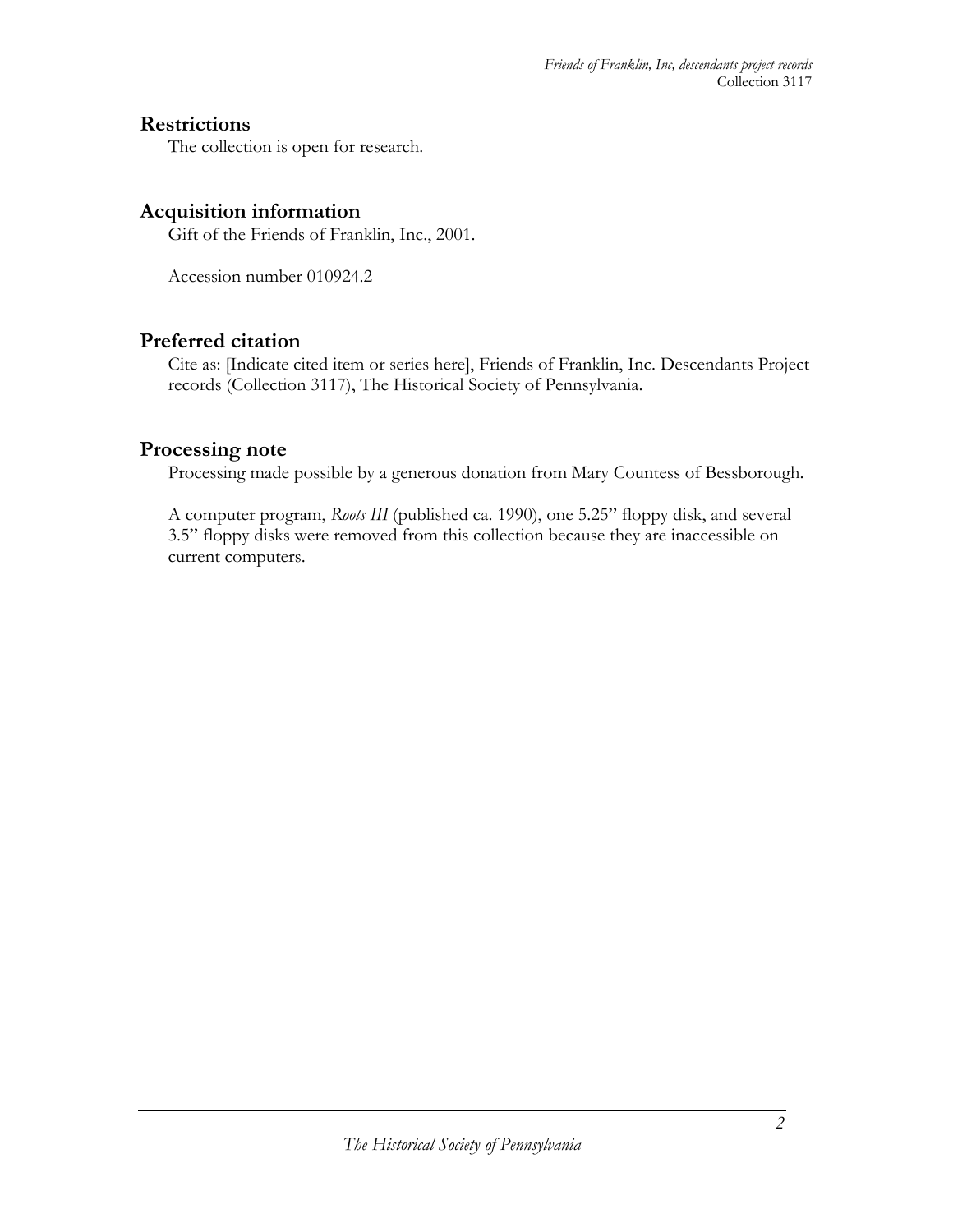| <b>Box</b><br>number | <b>Brief description</b>                             | Approximate<br>date range | <b>Extent</b> |
|----------------------|------------------------------------------------------|---------------------------|---------------|
| Box 1                | Descendants' records, A-Py                           | 1993-1995,                | 8 folders     |
|                      |                                                      | undated                   |               |
| Box 2                | Descendants' records, R, S, T, W                     | 1993-1995                 | 4 folders     |
| Box 2                | Chapter 26 from Vol. 4 of The Genealogical           | circa 1997                | 1 folder      |
|                      | Register of the Descendants of the Signers of the    |                           |               |
|                      | Declaration of Independence                          |                           |               |
| Box 2                | Franklin genealogy compiled by Franklin              | 1998                      | 4 folders     |
|                      | Bache, 1945                                          |                           |               |
| $Box\ 3$             | Draft genealogical notes and print-outs              | circa 1995                | 1 folder      |
| $Box\ 3$             | Franklin family trees and genealogical               | circa 1999                | 1 folder      |
|                      | records                                              |                           |               |
| $Box\ 3$             | Elly Fitzig records                                  | 1997-1999,                | 1 folder      |
|                      |                                                      | 2001                      |               |
| Box 3                | Records pertaining to the Bache-Lott-Birt            | circa 1999                | 1 folder      |
|                      | family                                               |                           |               |
| Box 3                | Obituaries and biographies of Franklin               | circa 2000                | 1 folder      |
|                      | descendants                                          |                           |               |
| $Box\ 3$             | Bache papers - Castle collection                     | circa 2000                | 1 folder      |
|                      | (American Philosophical Society)                     |                           |               |
| Box 4                | Correspondence from Mary (Mrs. Henry                 | 1994, undated             | 1 folder      |
|                      | A.) La Farge to Franklin Bache                       |                           |               |
|                      | Satterthwaite                                        |                           |               |
| Box 4                | Miscellaneous genealogies                            | undated                   | 1 folder      |
| Box 4                | Miscellaneous correspondence and                     | circa 1992-               | 1 folder      |
|                      | contacts                                             | 1995, undated             |               |
| Box 4                | Franklin Gazette (2 issues)                          | 1992, 1996                | 1 folder      |
| Box 4                | 3 <sup>1/4"</sup> computer disk containing copies of | circa 1997-               | 1 folder      |
|                      | Satterthwaite letters                                | 1998                      |               |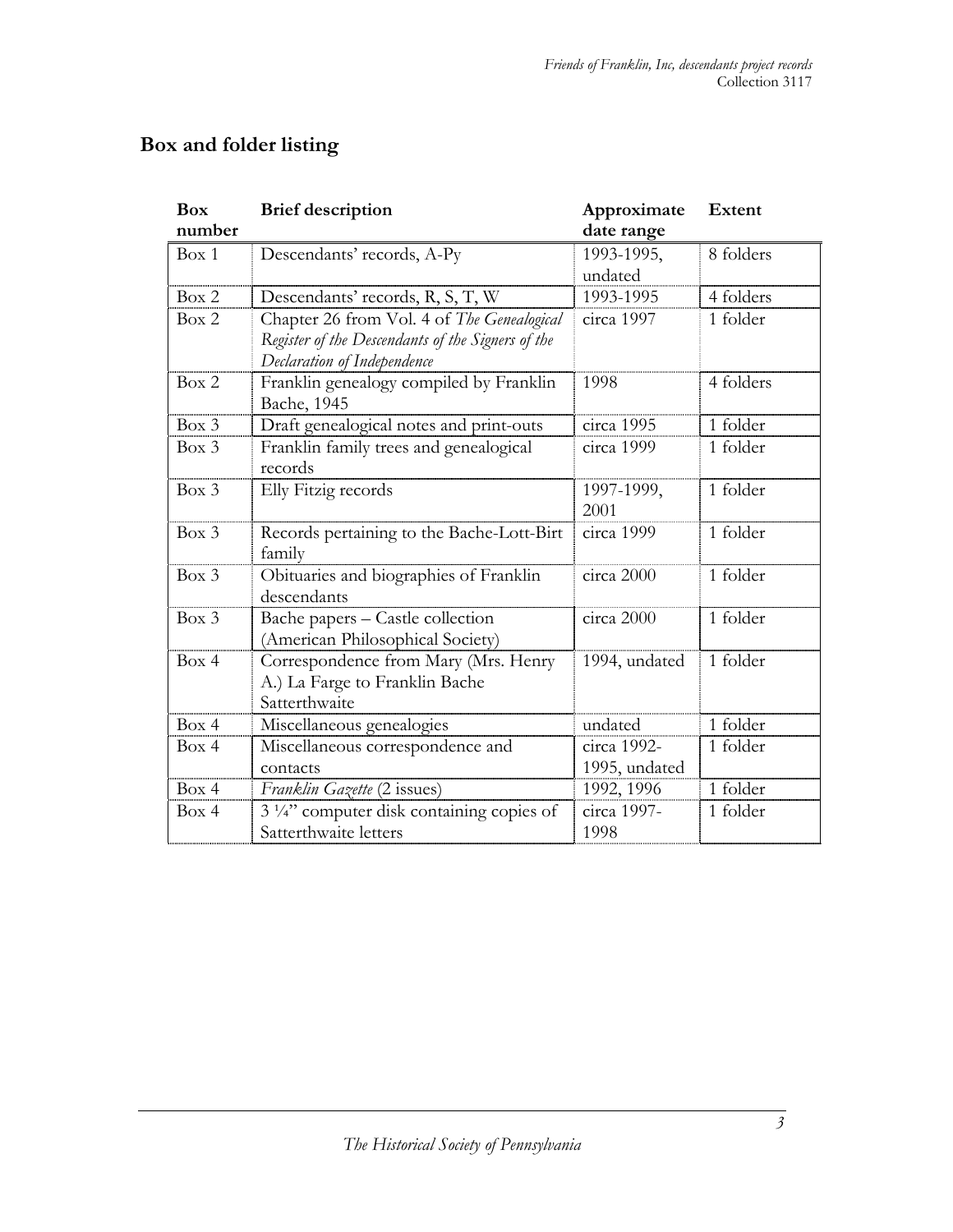#### Appendix: Genealogical report on the descendants of Benjamin Franklin

Generation No. 1

1. BENJAMIN<sup>5</sup> FRANKLIN (JOSLAH<sup>4</sup>, THOMAS<sup>3</sup>, HENRY<sup>2</sup>, THOMAS<sup>1</sup>) was born January 17, 1705/06 in Boston, Massachusetts, and died April 17, 1790 in Philadelphia, Pennsylvania. He married (1) MISTRESS UNKNOWN. He married (2) DEBORAH READ September 01, 1730 in Philadelphia, Pennsylvania, daughter of JOHN READ and SARAH WHITE. She was born Abt. 1708 in Philadelphia, Pennsylvania, and died December 19, 1774 in Philadelphia, Pennsylvania.

Child of BENJAMIN FRANKLIN and MISTRESS UNKNOWN is:

2. i. WILLIAM<sup>6</sup> FRANKLIN, b. Abt. May 1730, Philadelphia, Pennsylvania; d. November 16, 1813, London, England.

Children of BENJAMIN FRANKLIN and DEBORAH READ are:

ii. FRANCIS FOLGER<sup>6</sup> FRANKLIN, b. October 17, 1732, Philadelphia, Pennsylvania; d. November 21, 1736, Philadelphia, Pennsylvania.

More About FRANCIS FOLGER FRANKLIN: Christening: September 16, 1733

3. iii. SARAH FRANKLIN, b. September 22, 1743, Philadelphia, Pennsylvania; d. October 05, 1808, Philadelphia, Pennsylvania.

Generation No. 2

**2.** WILLIAM<sup>6</sup> FRANKLIN *(BENJAMIN*<sup>5</sup>, JOSLAH<sup>4</sup>, THOMAS<sup>3</sup>, HENRY<sup>2</sup>, THOMAS<sup>1</sup>) was born Abt. May 1730 in Philadelphia, Pennsylvania, and died November 16, 1813 in London, England. He married (1) MISTRESS WF UNKNOWN. He married (2) ELIZABETH DOWNES September 04, 1762 in St. George's, Hanover Square, London, England. She was born Abt. 1733 in West Indies, and died July 28, 1777 in New Jersey. He married (3) MARY D'EVELIN August 14, 1788 in London, England. She was born in ,Ireland, and died August 30, 1811.

Child of WILLIAM FRANKLIN and MISTRESS UNKNOWN is:

4. i. WILLIAM TEMPLE<sup>7</sup> FRANKLIN, b. February 22, 1762, London, England; d. May 25, 1823, Paris, France.

3. SARAH<sup>6</sup> FRANKLIN *(BENJAMIN<sup>5</sup>, JOSLAH<sup>4</sup>, THOMAS<sup>3</sup>, HENRY<sup>2</sup>, THOMAS<sup>1</sup>) was born September 22, 1743 in* Philadelphia, Pennsylvania, and died October 05, 1808 in Philadelphia, Pennsylvania. She married RICHARD BACHE October 29, 1767 in Philadelphia, Pennsylvania, son of WILLIAM BACHE and MARY BLECHYNDEN. He was born September 12, 1737 in Settle, Yorkshire, England, and died July 29, 1811 in "Settle," Bucks County, Pennsylvania.

Children of SARAH FRANKLIN and RICHARD BACHE are:

- 5. i. BENJAMIN FRANKLIN<sup>7</sup> BACHE, b. August 12, 1769, Philadelphia, Pennsylvania; d. September 10, 1798, Philadelphia, Pennsylvania.
- 6. ii. M.D. WILLIAM BACHE, b. May 31, 1773, Philadelphia, Pennsylvania; d. August 05, 1814, Philadelphia, Pennsylvania.
	- iii. SARAH BACHE, b. December 01, 1775, Philadelphia, Pennsylvania; d. August 17, 1776, Philadelphia, Pennsylvania.
- 7. iv. ELIZABETH FRANKLIN BACHE, b. September 10, 1777, Philadelphia, Pennsylvania; d. January 13, 1820, Philadelphia, Pennsylvania.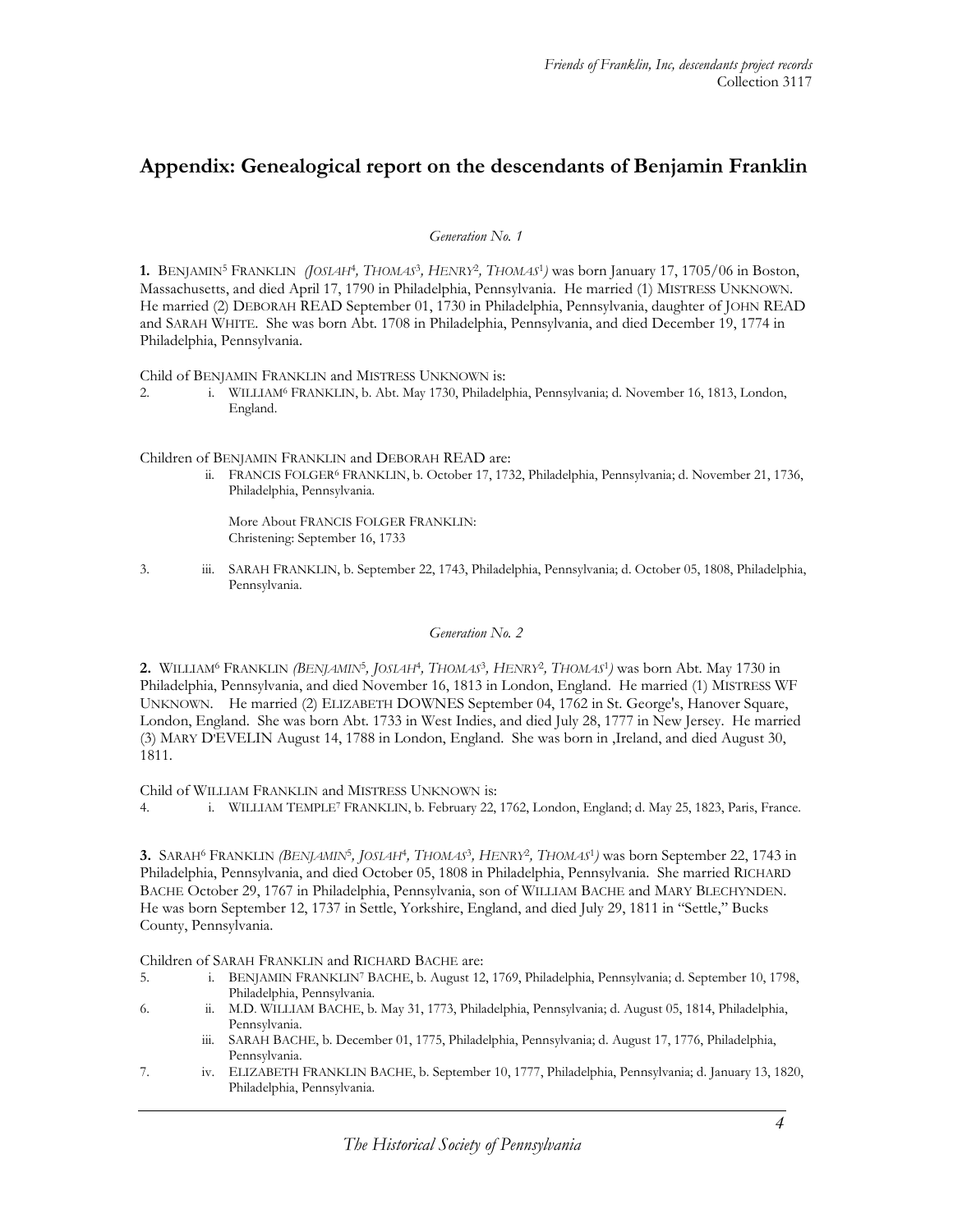- 8. v. COL. LOUIS BACHE, b. October 07, 1779, Philadelphia, Pennsylvania; d. October 04, 1819, Bristol, Pennsylvania.
- 9. vi. DEBORAH BACHE, b. October 01, 1781, Philadelphia, Pennsylvania; d. February 12, 1863, Philadelphia, Pennsylvania.
- 10. vii. RICHARD BACHE, b. March 11, 1784, Philadelphia, Pennsylvania; d. March 14, 1848, Philadelphia, Pennsylvania.
- 11. viii. SARAH BACHE, b. September 12, 1788, Philadelphia, Pennsylvania; d. October 06, 1863, Chelton Hills, Pennsylvania.

#### Generation No. 3

4. WILLIAM TEMPLE<sup>7</sup> FRANKLIN *(WILLLAM<sup>6</sup>, BENJAMIN<sup>5</sup>, JOSLAH<sup>4</sup>, THOMAS<sup>3</sup>, HENRY<sup>2</sup>, THOM<i>AS<sup>1</sup>)* was born February 22, 1762 in London, England, and died May 25, 1823 in Paris, France. He married (1) BLANCHETTE CAILLOT-MISTRESS. She died Abt. 1791. He married (2) ELLEN JOHNSON D'EVELIN-MISTRES. He married (3) UNKNOWN MISTRESS. He married (4) ANNA (HANNA) COLLIER May 06, 1823 in British Embassy, Paris, Seine, France. She was born in Berkshire, England, and died December 12, 1846 in Paris, France.

Child of WILLIAM FRANKLIN and BLANCHETTE CAILLOT-MISTRESS is:

i. THEOPHILE<sup>8</sup>, b. Paris, France.

Child of WILLIAM FRANKLIN and ELLEN D'EVELIN-MISTRES is:<br>12. ii. ELLEN<sup>8</sup> FRANKLIN, b. April 07, 1798. London, England

ii. ELLEN<sup>8</sup> FRANKLIN, b. April 07, 1798, London, England; d. February 21, 1875, Nice, France.

Child of WILLIAM FRANKLIN and UNKNOWN MISTRESS is: iii. A DAUGHTER<sup>8</sup>, b. Bef. 1802, Paris, France.

**5.** BENJAMIN FRANKLIN<sup>7</sup> BACHE *(SARAH<sup>6</sup> FRANKLIN, BENJAMIN<sup>5</sup>, JOSLAH<sup>4</sup>, THOMAS<sup>3</sup>, HENRY<sup>2</sup>, THOMAS<sup>1</sup>)* was born August 12, 1769 in Philadelphia, Pennsylvania, and died September 10, 1798 in Philadelphia, Pennsylvania. He married MARGARET HARTMAN MARKOE November 17, 1791 in Christ Church, Philadelphia, Pennsylvania. She was born November 07, 1770 in Is of Santa Cruz, West Indies, and died May 28, 1836 in Philadelphia, Pennsylvania.

Children of BENJAMIN BACHE and MARGARET MARKOE are:

- 13. i. M.D. FRANKLIN<sup>8</sup> BACHE, b. October 25, 1792, Philadelphia, Pennsylvania; d. March 19, 1864, 1326 Spruce St., Philadelphia, Pennsylvania.
	- ii. RICHARD III BACHE, b. September 16, 1794, Philadelphia, Pennsylvania; d. January 13, 1836, Washington, D.C..
	- iii. BENJAMIN BACHE, b. August 07, 1796, Philadelphia, Pennsylvania; d. June 03, 1853, Philadelphia, Pennsylvania.
- 14. iv. HARTMAN BACHE, b. September 03, 1798, Philadelphia, Pennsylvania; d. October 08, 1872, Philadelphia, Pennsylvania.

6. M.D. WILLIAM<sup>7</sup> BACHE *(SARAH<sup>6</sup> FRANKLIN, BENJAMIN<sup>5</sup>, JOSLAH<sup>4</sup>, THOMAS<sup>3</sup>, HENRY<sup>2</sup>, THOMAS<sup>1</sup>) was born* May 31, 1773 in Philadelphia, Pennsylvania, and died August 05, 1814 in Philadelphia, Pennsylvania. He married CATHARINE WISTAR November 28, 1797 in Christ Church, Philadelphia, Pennsylvania. She was born January 29, 1770 in Philadelphia, Pennsylvania, and died November 22, 1820 in Philadelphia, Pennsylvania.

More About M.D. WILLIAM BACHE: Burial: Christ Church, Philadelphia, Pennsylvania

More About CATHARINE WISTAR: Burial: Christ Church, Philadelphia, Pennsylvania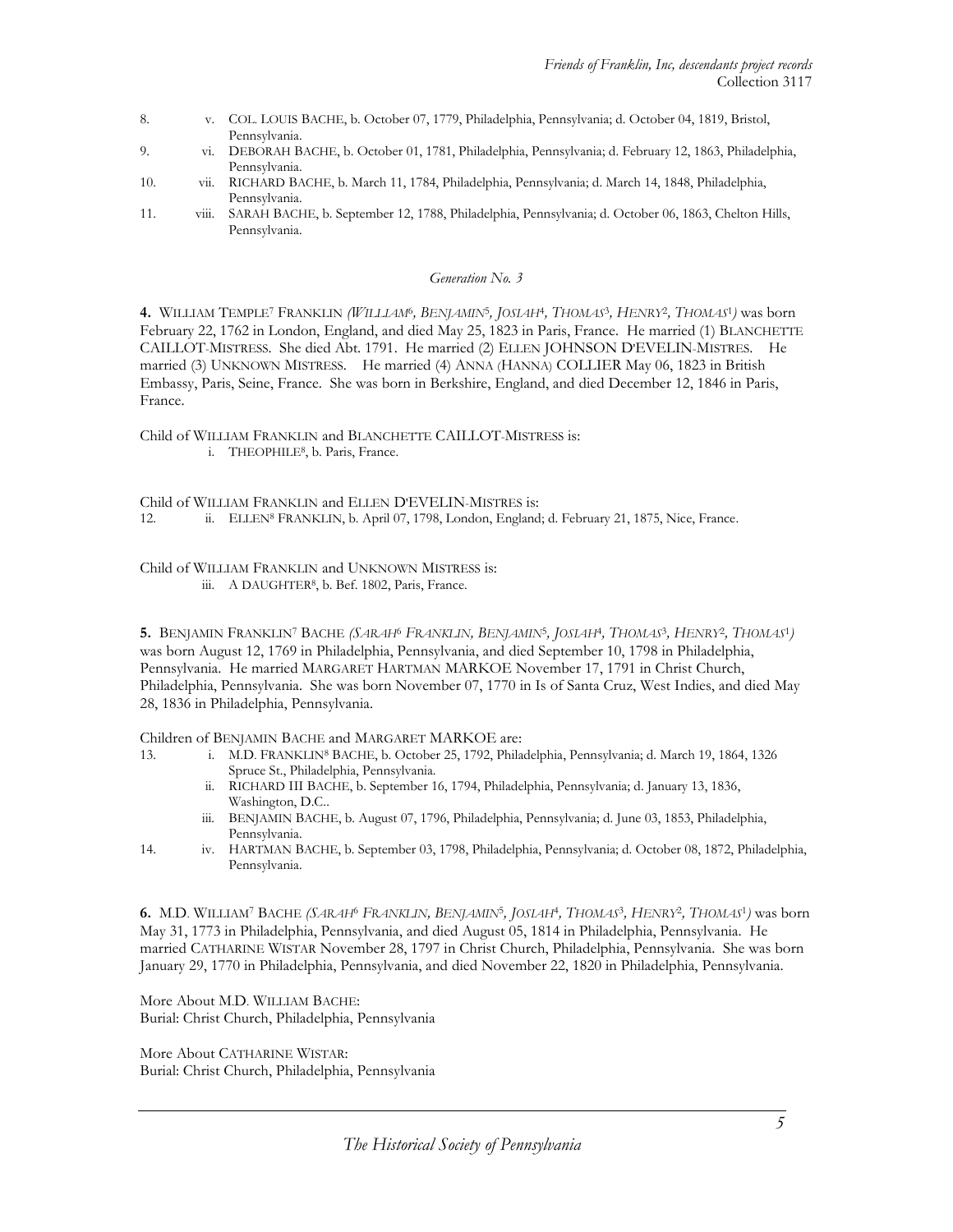Children of WILLIAM BACHE and CATHARINE WISTAR are:<br>15. i. SARAH<sup>8</sup> BACHE, b. November 07, 1798, Philadel

- 15. i. SARAH<sup>8</sup> BACHE, b. November 07, 1798, Philadelphia, Pennsylvania; d. December 25, 1849, Princeton, New Jersey.
- 16. ii. EMMA ELIZABETH BACHE, b. 1799, Philadelphia, Pennsylvania; d. 1861.
- 17. iii. BENJAMIN FRANKLIN BACHE, b. February 07, 1801, Franklin, Albemarle Co., Virginia; d. November 02, 1881, Brooklyn, New York.
	- iv. EMMA MARY BACHE, b. August 31, 1803, Philadelphia, Pennsylvania; d. September 06, 1813, Philadelphia, Pennsylvania.
	- v. CATHARINE WISTAR BACHE, b. December 14, 1805, Philadelphia, Pennsylvania; d. January 01, 1886, Philadelphia, Pennsylvania.

More About CATHARINE WISTAR BACHE: Burial: Christ Church, Philadelphia, Pennsylvania

7. ELIZABETH FRANKLIN<sup>7</sup> BACHE *(SARAH<sup>6</sup> FRANKLIN, BENJAMIN<sup>5</sup>, JOSLAH<sup>4</sup>, THOMAS<sup>3</sup>, HENRY<sup>2</sup>, THOMAS<sup>1</sup>)* was born September 10, 1777 in Philadelphia, Pennsylvania, and died January 13, 1820 in Philadelphia, Pennsylvania. She married JOHN EDMUND HARWOOD January 09, 1800. He was born 1770 in Norwich, England, and died September 21, 1809 in Germantown, Pennsylvania.

Children of ELIZABETH BACHE and JOHN HARWOOD are:

- i. BENJAMIN FRANKLIN<sup>8</sup> HARWOOD, b. May 1801; d. May 1802.<br>18. **ii. ADMIRAL ANDREW ALLEN HARWOOD**, b. October 09. 1802.
	- ii. ADMIRAL ANDREW ALLEN HARWOOD, b. October 09, 1802, "Settle", Bucks County, Pennsylvania; d. August 28, 1884, Marion, Massachusetts.
		- iii. ELIZABETH HARWOOD, b. Abt. 1804.
	- iv. MARY HARWOOD, b. 1806; d. February 06, 1815.

8. COL. LOUIS<sup>7</sup> BACHE *(SARAH<sup>6</sup> FRANKLIN, BENJAMIN<sup>5</sup>, JOSLAH<sup>4</sup>, THOMAS<sup>3</sup>, HENRY<sup>2</sup>, THOMAS<sup>1</sup>) was born* October 07, 1779 in Philadelphia, Pennsylvania, and died October 04, 1819 in Bristol, Pennsylvania. He married (1) (MISTRESS) MARGARET RILEY. She was born Abt. 1800, and died June 1877. He married (2) MARY ANN SWIFT March 26, 1807 in Philadelphia, Pennsylvania. She was born Abt. 1786 in Fredricktown, Nova Scotia, Canada, and died Abt. 1813. He married (3) ESTHER EGEE April 11, 1816. She was born September 07, 1801, and died March 07, 1877.

More About COL. LOUIS BACHE: Burial: St. James the Gr, Bristol, Pennsylvania

More About (MISTRESS) MARGARET RILEY: Burial: St. James Episc., Bucks Co., Pennsylvania

More About ESTHER EGEE: Burial: Morrisville Cem

Children of LOUIS BACHE and (MISTRESS) RILEY are:

- 19. i. MARGARET<sup>8</sup> BACHE, b. January 20, 1803, Philadelphia, Pennsylvania; d. January 03, 1871, Reading, Hamilton County, Ohio.
- 20. ii. LOUIS FRANKLIN SR. BACHE, b. June 10, 1805, "Settle", Philadelphia, Pennsylvania; d. February 10, 1887, Louisville, Kentucky.

- Children of LOUIS BACHE and MARY SWIFT are:<br>21. iii. ELIZABETH HARWOOD<sup>8</sup> BACHE, b. I iii. ELIZABETH HARWOOD<sup>8</sup> BACHE, b. December 16, 1807, "Settle", Pennsylvania; d. March 25, 1837, New Albany, Indiana.
	- iv. THEOPHYLACT BACHE, b. March 07, 1809, "Settle", Pennsylvania; d. May 1816, "Settle", Pennsylvania.
- 22. v. WILLIAM BACHE, b. March 16, 1811, Bensalem"Settle", Pennsylvania; d. August 18, 1897, Swain Street res, Bristol, Pennsylvania.

Child of LOUIS BACHE and ESTHER EGEE is: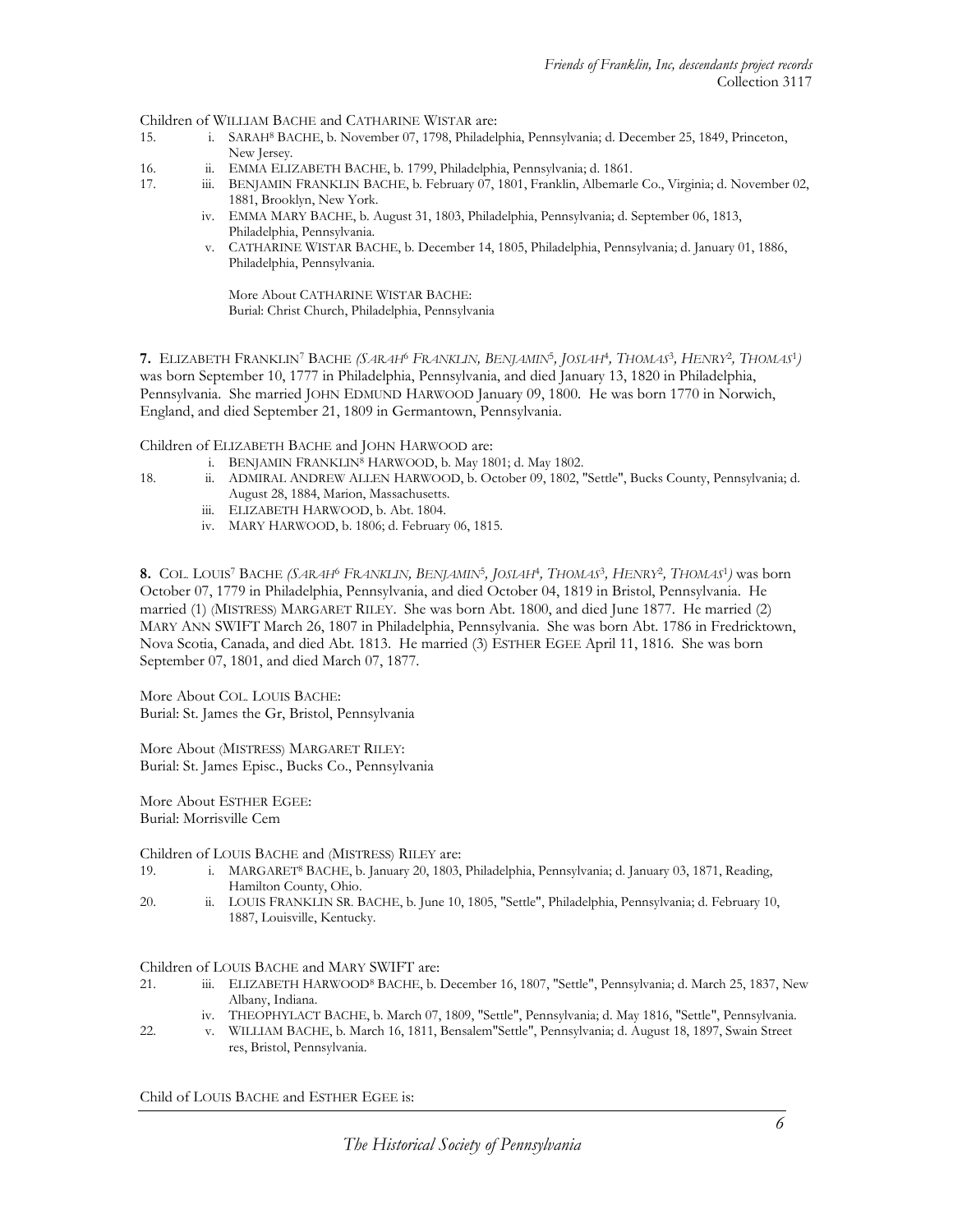23. vi. THEOPHYLACT<sup>8</sup> BACHE, b. June 18, 1817, Bristol, Pennsylvania; d. December 31, 1875, Philadelphia, Pennsylvania.

**9.** DEBORAH<sup>7</sup> BACHE *(SARAH<sup>6</sup> FRANKLIN, BENJAMIN<sup>5</sup>, JOSLAH<sup>4</sup>, THOMAS<sup>3</sup>, HENRY<sup>2</sup>, THOMAS<sup>1</sup>) was born* October 01, 1781 in Philadelphia, Pennsylvania, and died February 12, 1863 in Philadelphia, Pennsylvania. She married WILLIAM JOHN DUANE December 31, 1805, son of WILLIAM DUANE and CATHARINE CORCORAN. He was born May 09, 1780 in Clonmel, Ireland, and died September 26, 1865 in Philadelphia, Pennsylvania.

Children of DEBORAH BACHE and WILLIAM DUANE are:

- 24. i. WILLIAM<sup>8</sup> DUANE, b. February 07, 1808, Philadelphia, Pennsylvania; d. November 04, 1882, Philadelphia, Pennsylvania.
	- ii. SARAH FRANKLIN DUANE, b. April 10, 1810, Philadelphia, Pennsylvania; d. July 17, 1850, Philadelphia, Pennsylvania.
- 25. iii. MARY DUANE, b. January 25, 1812, Philadelphia, Pennsylvania; d. January 24, 1845, Philadelphia, Pennsylvania.
	- iv. CATHARINE DUANE, b. July 06, 1814, Philadelphia, Pennsylvania; d. February 19, 1836, Philadelphia, Pennsylvania.
- 26. v. ELLEN DUANE, b. December 26, 1816, Philadelphia, Pennsylvania; d. January 04, 1846, New York, New York.
	- vi. FRANKLIN BACHE DUANE, b. March 08, 1819, Philadelphia, Pennsylvania; d. January 04, 1820, Philadelphia, Pennsylvania.
- 27. vii. ELIZABETH DUANE, b. January 15, 1821, Philadelphia, Pennsylvania; d. October 13, 1901.
- 28. viii. REV. RICHARD BACHE DUANE, b. October 12, 1823, Philadelphia, Pennsylvania; d. December 12, 1875, Bergen Pt., New Jersey.
- 29. ix. BENJAMIN FRANKLIN DUANE, b. March 17, 1825, Philadelphia, Pennsylvania; d. June 19, 1893, Philadelphia, Pennsylvania.

**10.** RICHARD<sup>7</sup> BACHE *(SARAH<sup>6</sup> FRANKLIN, BENJAMIN<sup>5</sup>, JOSLAH<sup>4</sup>, THOMAS<sup>3</sup>, HENRY<sup>2</sup>, THOMAS<sup>1</sup>) was born* March 11, 1784 in Philadelphia, Pennsylvania, and died March 14, 1848 in Philadelphia, Pennsylvania. He married SOPHIA BURRELL DALLAS April 04, 1805 in Christ Church, Philadelphia, Pennsylvania. She was born June 12, 1784 in Philadelphia, Pennsylvania, and died July 08, 1860 in Washington, D.C..

Children of RICHARD BACHE and SOPHIA DALLAS are:

- 30. i. ALEXANDER DALLAS<sup>8</sup> BACHE, b. July 19, 1806, Philadelphia, Pennsylvania; d. February 17, 1867, Newport, Rhode Island.
- 31. ii. MARY BLECHENDEN BACHE, b. January 14, 1808, Philadelphia, Pennsylvania; d. January 01, 1873, Washington, D.C..
- 32. iii. GEORGE MIFFLIN BACHE, b. February 14, 1811, Philadelphia, Pennsylvania; d. September 08, 1846, CapeHatteras.
	- iv. RICHARD BACHE, b. June 15, 1813, Philadelphia, Pennsylvania; d. March 27, 1850, died at sea, off Trinidad Bay, California.
- 33. v. SOPHIA ARABELLA BACHE, b. November 14, 1815, Philadelphia, Pennsylvania; d. March 24, 1904, Philadelphia, Pennsylvania.
- 34. vi. MATILDA WILKINS BACHE, b. February 15, 1819, Philadelphia, Pennsylvania; d. January 22, 1900, Washington, D.C..
- 35. vii. HENRIETTA CONSTANTIA BACHE, b. April 19, 1822, Philadelphia, Pennsylvania; d. December 10, 1887, "Homewood", Montgomery Co., Maryland.
- 36. viii. SARAH FRANKLIN BACHE, b. November 08, 1824, Philadelphia, Pennsylvania; d. February 28, 1880, Washington, D.C..
	- ix. MARIA CAMPBELL BACHE, b. June 02, 1827, Philadelphia, Pennsylvania; d. April 06, 1851, At sea, Orange Bay, s. of Rio de Jan, Palagomie Coast; m. ALLAN MCLANE, December 17, 1850; b. June 08, 1823, Wilmington, Delaware; d. December 16, 1891, Washington, D.C..

**11.** SARAH<sup>7</sup> BACHE *(SARAH<sup>6</sup> FRANKLIN, BENJAMIN<sup>5</sup>, JOSLAH<sup>4</sup>, THOMAS<sup>3</sup>, HENRY<sup>2</sup>, THOMAS<sup>1</sup>) was born* September 12, 1788 in Philadelphia, Pennsylvania, and died October 06, 1863 in Chelton Hills, Pennsylvania. She married CHIEF JUSTICE THOMAS SERGEANT September 14, 1812. He was born January 14, 1782 in Philadelphia, Pennsylvania, and died May 08, 1860 in Philadelphia, Pennsylvania.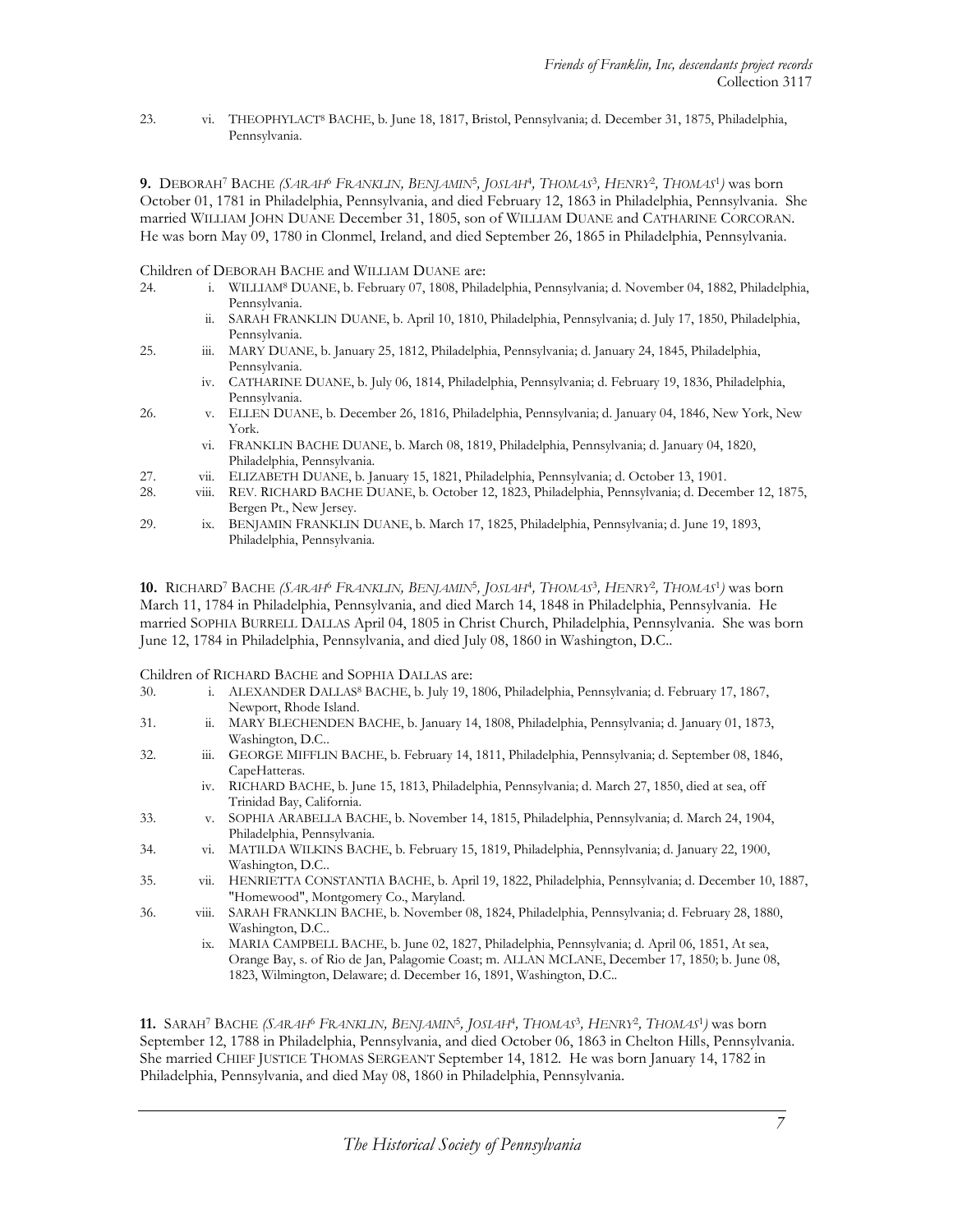Children of SARAH BACHE and THOMAS SERGEANT are:

- i. HENRY JONATHAN<sup>8</sup> SERGEANT, b. March 15, 1815, Philadelphia, Pennsylvania; d. April 30, 1858, Philadelphia, Pennsylvania.
- 37. ii. FRANCES SERGEANT, b. March 03, 1817, Philadelphia, Pennsylvania; d. April 20, 1903, Philadelphia, Pennsylvania.
	- iii. JR. THOMAS SERGEANT, b. March 23, 1819, Philadelphia, Pennsylvania; d. July 25, 1878, Philadelphia, Pennsylvania.
	- iv. WILLIAM SERGEANT, b. March 03, 1821, Philadelphia, Pennsylvania; d. 1823, Philadelphia, Pennsylvania.

#### Generation No. 4

12. ELLEN<sup>8</sup> FRANKLIN *(WILLLAM TEMPLE<sup>7</sup>, WILLLAM<sup>6</sup>, BENJAMIN<sup>5</sup>, JOSLAH<sup>4</sup>, THOMAS<sup>3</sup>, HENRY<sup>2</sup>, THOMAS<sup>1</sup>)* was born April 07, 1798 in London, England, and died February 21, 1875 in Nice, France. She married CAPEL SAMPSON HANBURY June 08, 1818 in London, England. He died 1857.

More About ELLEN FRANKLIN: Burial: Cimiez, France

Child of ELLEN FRANKLIN and CAPEL HANBURY is: i. MARIA<sup>9</sup> HANBURY, b. 1820.

13. M.D. FRANKLIN<sup>8</sup> BACHE *(BENJAMIN FRANKLIN<sup>7</sup>, SARAH<sup>6</sup> FRANKLIN, BENJAMIN<sup>5</sup>, JOSLAH<sup>4</sup>, THOMAS<sup>3</sup>,* HENRY<sup>2</sup>, THOMAS<sup>1</sup>) was born October 25, 1792 in Philadelphia, Pennsylvania, and died March 19, 1864 in 1326 Spruce St., Philadelphia, Pennsylvania. He married AGLAE DABADIE May 28, 1818. She was born September 28, 1796 in Philadelphia, Pennsylvania, and died May 26, 1835 in Philadelphia, Pennsylvania.

Children of FRANKLIN BACHE and AGLAE DABADIE are:

 i. EDWARD DABADIE9 BACHE, b. May 20, 1819, Philadelphia, Pennsylvania; d. July 20, 1821, Philadelphia, Pennsylvania.

More About EDWARD DABADIE BACHE: Burial: Christ Church, Philadelphia, Pennsylvania

- ii. CAROLINE BACHE, b. January 24, 1821, Philadelphia, Pennsylvania; d. March 15, 1849, Philadelphia, Pennsylvania.
- iii. MARGARET HARTMAN BACHE, b. October 10, 1822, Philadelphia, Pennsylvania; d. March 19, 1904, 233 S. 13th St., Philadelphia, Pennsylvania.
- iv. JOHN GEORGE BACHE, b. February 14, 1825, 233 S. 13th St., Philadelphia, Pennsylvania; d. November 11, 1880, Philadelphia, Pennsylvania.
- v. M.D. THOMAS HEWSON BACHE, b. September 16, 1826, Philadelphia, Pennsylvania; d. July 08, 1912, 233 S. 13th St., Philadelphia, Pennsylvania.

More About M.D. THOMAS HEWSON BACHE: Burial: Christ Church, Philadelphia, Pennsylvania

- vi. CHARLES MEIGS BACHE, b. May 15, 1829, 739 Spruce St., Philadelphia, Pennsylvania; d. April 10, 1890, San Francisco, California; m. HENRIETTA MARIA ELLICOTT, August 03, 1864; b. June 02, 1841, Baltimore, Maryland; d. April 10, 1890, 322 S. 13th St., Philadelphia, Pennsylvania.
- vii. ALBERT DABADIE BACHE, b. May 23, 1832, Philadelphia, Pennsylvania; d. October 11, 1895, Philadelphia, Pennsylvania; m. AGLAE BACHE, June 21, 1870; b. December 25, 1838, Philadelphia, Pennsylvania; d. February 07, 1926, 1711 Rittenhouse, Philadelphia, Pennsylvania.
- viii. MARY WILLIAMS BACHE, b. May 26, 1834, Philadelphia, Pennsylvania; d. January 07, 1836, Philadelphia, Pennsylvania.

More About MARY WILLIAMS BACHE: Burial: Christ Church, Philadelphia, Pennsylvania

**14.** HARTMAN<sup>8</sup> BACHE *(BENJAMIN FRANKLIN<sup>7</sup>, SARAH<sup>6</sup> FRANKLIN, BENJAMIN<sup>5</sup>, JOSIAH<sup>4</sup>, THOMAS<sup>3</sup>, HENRY<sup>2</sup>,*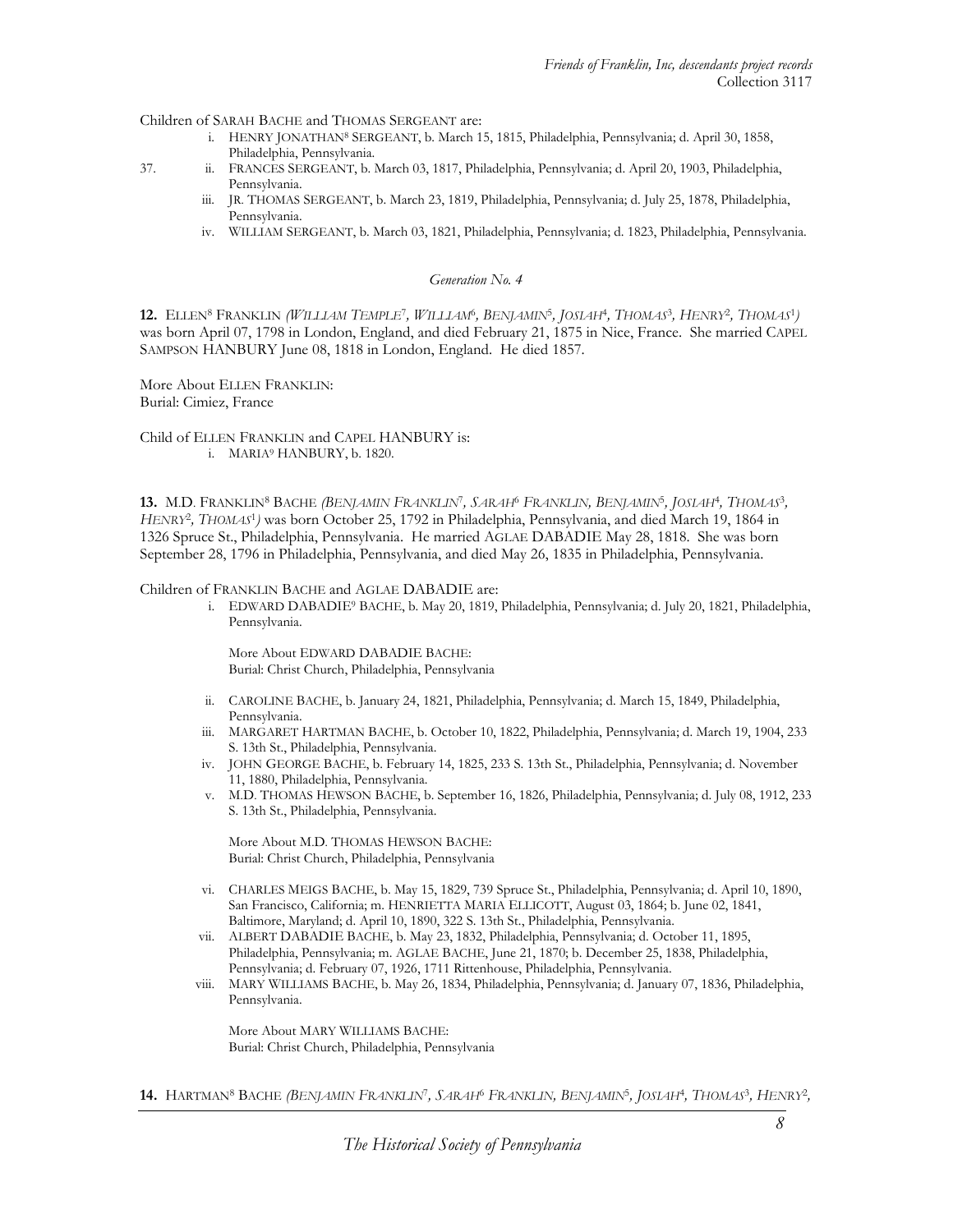THOMAS<sup>1</sup> ) was born September 03, 1798 in Philadelphia, Pennsylvania, and died October 08, 1872 in Philadelphia, Pennsylvania. He married MARIA DEL CARMEN MEADE March 01, 1829. She was born March 12, 1810 in Cadiz, Spain, and died May 24, 1877 in Philadelphia, Pennsylvania.

Children of HARTMAN BACHE and MARIA MEADE are:

- i. RICHARD MEADE9 BACHE, b. February 16, 1830, Philadelphia, Pennsylvania; d. July 17, 1907; m. (1) ELIZABETH TYNDALE, December 20, 1859; b. January 31, 1842, Philadelphia, Pennsylvania; d. June 06, 1875, New Haven, Connecticut; m. (2) SARAH CARMEN DE HAVEN, December 09, 1878; b. September 07, 1849, Philadelphia, Pennsylvania.
- ii. HENRIETTA DALLAS BACHE, b. December 01, 1831, Philadelphia, Pennsylvania; d. December 03, 1857, Philadelphia, Pennsylvania; m. JOHN JOSEPH BORIE, December 20, 1854; b. December 20, 1830, Philadelphia, Pennsylvania; d. March 16, 1882, Chestnut Hill, Philadelphia, Pennsylvania.
- iii. FRANCIS MARKOE BACHE, b. July 29, 1833, Philadelphia, Pennsylvania; d. November 23, 1857, Montpelier, France.
- iv. JAMES GRAHAM BACHE, b. February 10, 1835, Philadelphia, Pennsylvania; d. November 22, 1866, Philadelphia, Pennsylvania.
- v. ADELE SEGOIGNE BACHE, b. April 21, 1836, Philadelphia, Pennsylvania; d. August 28, 1836, Philadelphia, Pennsylvania.
- vi. RENE LAROCHE BACHE, b. August 01, 1837, Philadelphia, Pennsylvania; d. April 23, 1843, Philadelphia, Pennsylvania.
- vii. AGLAE BACHE, b. December 25, 1838, Philadelphia, Pennsylvania; d. February 07, 1926, 1711 Rittenhouse, Philadelphia, Pennsylvania; m. ALBERT DABADIE BACHE, June 21, 1870; b. May 23, 1832, Philadelphia, Pennsylvania; d. October 11, 1895, Philadelphia, Pennsylvania.
- viii. ALFRED BOYCE BACHE, b. February 18, 1847, Philadelphia, Pennsylvania; d. November 12, 1874, Ft. Dodge, Kansas; m. ANNA PEACE, March 1874; b. Abt. 1853; d. Aft. 1874.

15. SARAH<sup>8</sup> BACHE *(WILLIAM<sup>T</sup>, SARAH<sup>6</sup> FRANKLIN, BENJAMIN<sup>5</sup>, JOSIAH<sup>4</sup>, THOM<i>AS*<sup>3</sup>, HENRY<sup>2</sup>, THOM*AS*<sup>1</sup>) was born November 07, 1798 in Philadelphia, Pennsylvania, and died December 25, 1849 in Princeton, New Jersey. She married REV. CHARLES HODGE June 18, 1822. He was born December 26, 1797 in Philadelphia, Pennsylvania, and died June 19, 1878 in Princeton, New Jersey.

Children of SARAH BACHE and REV. HODGE are:

- i. D.D., LL.D. ARCHIBALD ALEXANDER<sup>9</sup> HODGE, b. July 18, 1823, Princeton, New Jersey; d. November 11, 1886, Princeton, New Jersey; m. (1) ELIZABETH BENT HOLLIDAY, June 17, 1847, Winchester, Virginia; b. April 16, 1822, Winchester, Virginia; d. September 28, 1868, Allegheny City, Pennsylvania; m. (2) MARGARET MCLAREN, December 20, 1869, Detroit, Michigan; b. February 10, 1834, Geneva, New York; d. September 27, 1907.
- ii. MARY ELIZABETH HODGE, b. August 31, 1825, Princeton, New Jersey; d. January 07, 1899; m. REV. WILLIAM MCKENDREE SCOTT, September 09, 1847; b. October 18, 1817, Jefferson Co., Ohio; d. December 22, 1861, Princeton, New Jersey.
- iii. D.D., LL.D. CASPAR WISTAR HODGE, b. February 21, 1830, Princeton, New Jersey; d. September 26, 1891, Princeton, New Jersey; m. (1) MARY HUNTER STOCKTON, May 17, 1855, Princeton, New Jersey; b. June 03, 1836, Princeton, New Jersey; d. September 29, 1857, Oxford, Pennsylvania; m. (2) HARRIET TERRY POST, June 04, 1863, Huntington, Long Island, New York; b. September 14, 1839; d. April 07, 1864; m. (3) ANGELINA POST, October 20, 1869, New York, New York; b. August 16, 1837, Brooklyn, New York.
- iv. M.D. CHARLES JR. HODGE, b. March 22, 1832, Princeton, New Jersey; d. July 31, 1876, Clifton Springs, New York; m. MARTHA GRAY JANEWAY, June 02, 1858; b. November 27, 1833, Philadelphia, Pennsylvania; d. January 08, 1919, Germantown, Philadelphia, Pennsylvania.
- v. JOHN BAYARD HODGE, b. May 01, 1834, Princeton, New Jersey; d. October 01, 1888, South Amboy, New Jersey; m. CLARISSA GREEN, Abt. 1869, Old Bridge, New Jersey; b. 1846, New York City, New York.
- vi. CATHERINE BACHE HODGE, b. August 30, 1836, Princeton, New Jersey; d. July 03, 1884, Princeton, New Jersey; m. REV ALEXANDER TAGGART MCGILL, August 28, 1875; b. February 24, 1807, Cannonsburg, Pennsylvania; d. January 13, 1889, Princeton, New Jersey.
- vii. FRANCIS BLANCHARD HODGE, b. October 24, 1838, Princeton, New Jersey; d. May 13, 1905, Wilkes-Barre, Pennsylvania; m. MARY ELIZABETH ALEXANDER, June 02, 1863; b. March 26, 1840, Princeton, New Jersey; d. May 08, 1883, Willes-Barre, Pennsylvania.
- viii. SARAH BACHE HODGE, b. December 23, 1840, Princeton, New Jersey; d. December 01, 1912, Princeton, New Jersey; m. COL. SAMUEL WITHAM STOCKTON, August 09, 1866; b. November 25, 1834, Princeton, New Jersey; d. December 25, 1899, Princeton, New Jersey.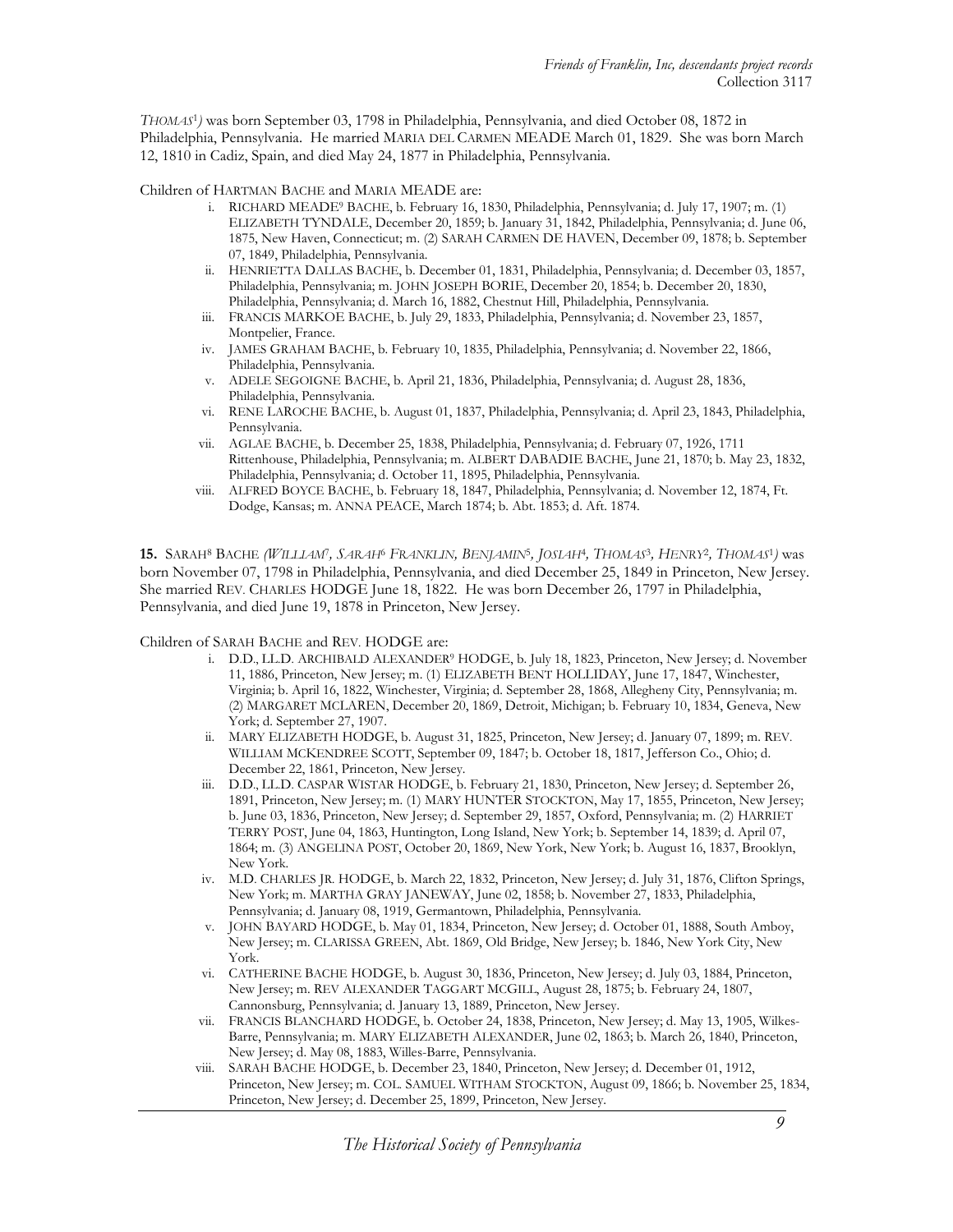16. EMMA ELIZABETH<sup>8</sup> BACHE *(WILLIAM<sup>T</sup>, SARAH<sup>6</sup> FRANKLIN, BENJAMIN<sup>5</sup>, JOSIAH<sup>4</sup>, THOMAS<sup>3</sup>, HENRY<sup>2</sup>,* THOMAS<sup>1</sup> ) was born 1799 in Philadelphia, Pennsylvania, and died 1861. She married RICHARD EMERY 1815. He was born 1792, and died 1860.

Child of EMMA BACHE and RICHARD EMERY is:

i. MOSES H. <sup>9</sup> EMERY, b. 1816, ,Massachusetts; m. MARY STONE, 1838; b. 1820; d. 1873.

17. BENJAMIN FRANKLIN<sup>8</sup> BACHE *(WILLIAM<sup>)</sup>, SARAH<sup>6</sup> FRANKLIN, BENJAMIN<sup>5</sup>, JOSIAH<sup>4</sup>, THOMAS<sup>3</sup>, HENRY<sup>2</sup>,* THOMAS<sup>1</sup> ) was born February 07, 1801 in Franklin, Albemarle Co., Virginia, and died November 02, 1881 in Brooklyn, New York. He married (1) ANNA LAWSON May 13, 1824. She was born May 26, 1798 in Philadelphia, Pennsylvania, and died October 28, 1876 in Philadelphia, Pennsylvania. He married (2) ELIZABETH HUDDELL COOK February 28, 1846. She was born March 26, 1818 in Philadelphia, Pennsylvania, and died January 11, 1898 in Brooklyn, New York.

Children of BENJAMIN BACHE and ANNA LAWSON are:

- i. ISABELLE VIRGINIA<sup>9</sup> BACHE, b. April 20, 1825, Philadelphia, Pennsylvania; d. August 08, 1882, Washington, D.C.; m. (1) REV. STEVEN GRIFFITH GASSAWAY, December 31, 1840; b. September 25, 1818, Elk Ridge, Anne Arundel Co., Maryland; d. February 16, 1854, St. Louis, Missouri; m. (2) MARTIN HATLEY NORTON KENDIG, January 08, 1857; b. April 25, 1824, Penn Yan, New York; d. March 21, 1890, Washington, D.C..
- ii. WILLIAM BACHE, b. 1827, Philadelphia, Pennsylvania; d. Abt. 1842, died at sea.

Children of BENJAMIN BACHE and ELIZABETH COOK are:

- iii. CATHERINE WISTAR<sup>9</sup> BACHE, b. December 04, 1846, Philadelphia, Pennsylvania; d. 1914; m. HENRY DENNIE REAVES, November 02, 1870; b. December 13, 1844, Rahway, New Jersey.
- iv. BENJAMIN FRANKLIN BACHE, b. February 12, 1848, New York, New York; d. February 02, 1868, Brooklyn, New York.
- v. ELIZABETH FRANKLIN BACHE, b. September 08, 1851, Brooklyn, New York; d. October 18, 1918; m. COMMANDER CHARLES LATHROP HUNTINGTON, January 29, 1874, Norfolk, Virginia; b. January 02, 1841, Springfield, Illinois; d. October 14, 1890, Saratoga Springs, New York.
- vi. JANE LOWNDS BACHE, b. May 17, 1855, Brooklyn, New York; d. Abt. 1928; m. WILLIAM SALTONSTALL GOULD, April 26, 1886; b. February 07, 1849, Brooklyn, New York; d. 1926.
- vii. MARY FRANKLIN BACHE, b. July 21, 1857, Brooklyn, New York; d. September 17, 1859, Brooklyn, New York.

18. ADMIRAL ANDREW ALLEN<sup>8</sup> HARWOOD *(ELIZABETH FRANKLIN<sup>7</sup> BACHE, SARAH<sup>6</sup> FRANKLIN,* BENJAMIN<sup>5</sup>, JOSIAH<sup>4</sup>, THOMAS<sup>3</sup>, HENRY<sup>2</sup>, THOMAS<sup>1</sup>) was born October 09, 1802 in "Settle", Bucks County, Pennsylvania, and died August 28, 1884 in Marion, Massachusetts. He married (1) SARAH ANNE WOOD November 10, 1828. She was born December 05, 1801 in Newport, Rhode Island, and died July 17, 1843 in Bordentown, New Jersey. He married (2) MARGARET BLEECKER LUCE December 12, 1844. She was born June 29, 1819 in Albany, New York, and died March 26, 1886 in Marion, Massachusetts.

Children of ANDREW HARWOOD and SARAH WOOD are:

- i. HENRY WOOD<sup>9</sup> HARWOOD, b. October 18, 1829, Philadelphia, Pennsylvania; d. October 22, 1879, Philadelphia, Pennsylvania.
- ii. ELIZABETH FRANKLIN HARWOOD, b. August 25, 1831, Newport, Rhode Island; d. April 22, 1892, Providence, Rhode Island.
- iii. ALLEN HARWOOD, b. June 23, 1834, Newport, Rhode Island; d. February 12, 1836, Newport, Rhode Island.
- iv. SOPHIA BACHE HARWOOD, b. May 23, 1836, Newport, Rhode Island; d. April 17, 1844, Bordentown, New Jersey.
- v. FRANKLIN HARWOOD, b. November 08, 1838, Newport, Rhode Island; d. March 26, 1883, Boston, Massachusetts; m. JULIA HERBERT HUNTER, July 01, 1861, Bladensburg, Maryland; b. July 31, 1842, Yatton, near Beltsville, Maryland; d. January 14, 1903, Marion, Massachusetts.
- vi. SARAH ANNE HARWOOD, b. February 06, 1843, Brooklyn, New York; d. Aft. November 10, 1881; m. (1)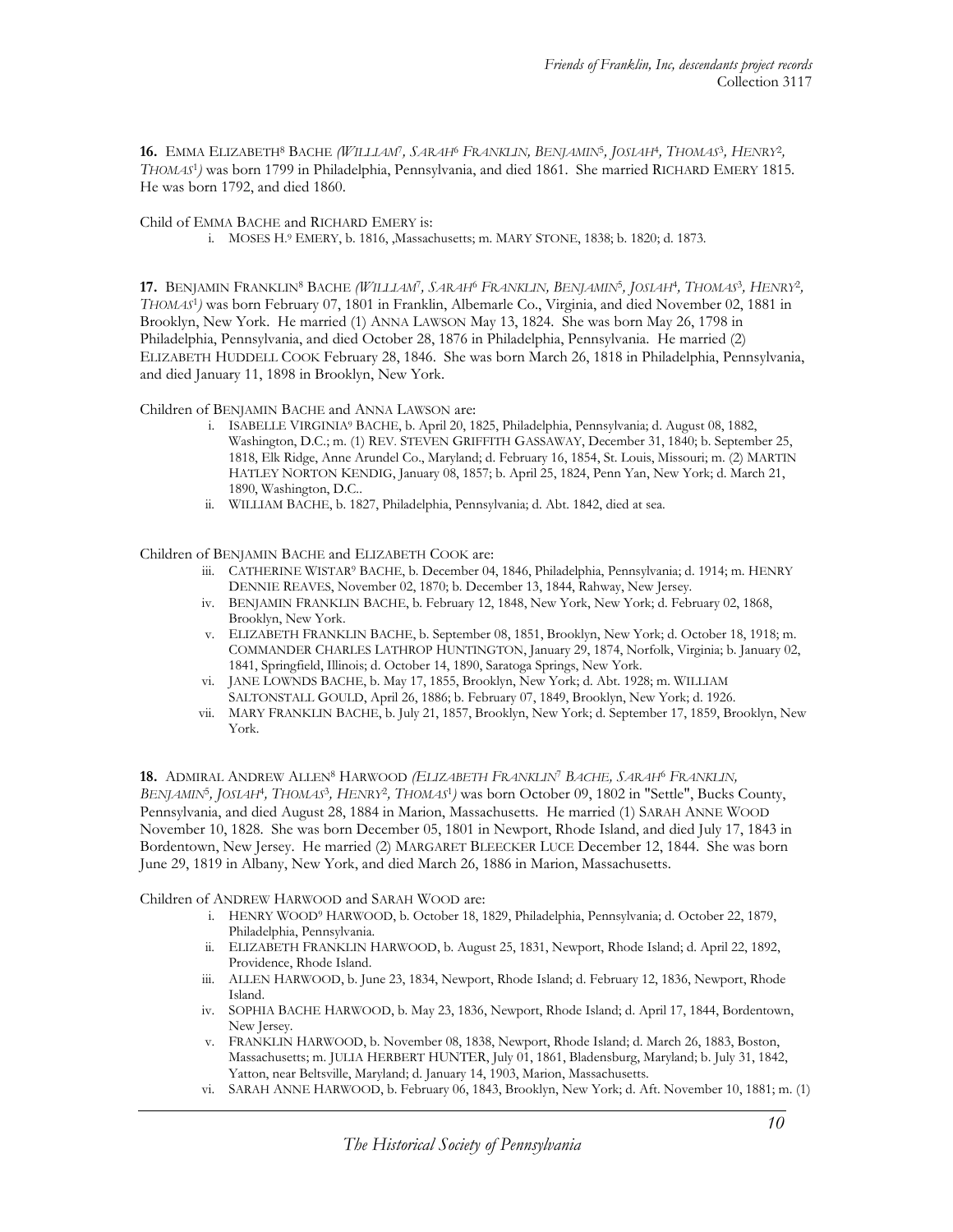DR. HERMAN BRADLEY POTTER BABCOCK, November 26, 1863, Navy Yard, Washington, D.C.; b. October 28, 1840, Buffalo, New York; d. December 27, 1878, Buffalo, New York; m. (2) DAVID HENSHAW WARD, November 19, 1891; b. Bef. 1843; d. Aft. November 10, 1881.

**19.** MARGARET<sup>8</sup> BACHE *(LOUIS<sup>t</sup>, SARAH<sup>6</sup> FRANKLIN, BENJAMIN<sup>5</sup>, JOSLAH<sup>4</sup>, THOMAS<sup>3</sup>, HENRY<sup>2</sup>, THOMAS<sup>1</sup>)* was born January 20, 1803 in Philadelphia, Pennsylvania, and died January 03, 1871 in Reading, Hamilton County, Ohio. She married SAMUEL SR. LOTT June 04, 1822 in 4th Presb. Churc, Philadelphia, Pennsylvania. He was born January 10, 1796 in Philadelphia, Pennsylvania, and died May 18, 1870 in Reading, Hamilton County, Ohio.

Children of MARGARET BACHE and SAMUEL LOTT are:

- i. HENRY<sup>9</sup> LOTT, b. July 20, 1823, Philadelphia, Pennsylvania; d. February 02, 1873; m. MARY BROKAW, February 26, 1845, Lodi, New York.
- ii. LOUIS BACHE LOTT, b. September 01, 1825, Philadelphia, Pennsylvania; d. March 07, 1889, Greenville, Darke County, Ohio; m. (2) MARY CAROLINE HILL, June 20, 1848, Lodi, New York; b. June 08, 1829; d. October 08, 1852, Lodi, New York; m. (3) MARILDA WINTERMUTE, May 02, 1956, Coleville, Ohio; b. 1838, Coleville, Ohio; d. April 23, 1923, Greenville, Ohio.

More About LOUIS BACHE LOTT: Burial: Greenville, Darke County, Ohio

More About MARY CAROLINE HILL: Burial: Old Burial Grnd, Lodi, Seneca Co., New York

- iii. SAMUEL JR. LOTT, b. April 20, 1830, ,New York; d. January 03, 1873, Greenville, Ohio; m. CATHERINE CONOVER, September 07, 1850, Lodi, New York.
- iv. MARGARET RUSHA LOTT, b. February 02, 1833, Ithaca, New York; d. December 10, 1852, Lodi, New York; m. GARRET J. GARRETSON(LOVER), Not Married.

More About MARGARET RUSHA LOTT: Burial: Dutch Ref Ch Cem, Seneca, New York

- v. ELIJAH LOTT, b. August 09, 1835, Lodi, New York; d. July 20, 1897, Dayton, Ohio; m. RUTH.
- vi. KATHERINE ELIZABETH LOTT, b. April 22, 1838, Lodi, New York; d. 1904, Greenville, Ohio; m. DAVID THOMPSON, January 09, 1877, Lodi, New York.

20. LOUIS FRANKLIN SR.<sup>8</sup> BACHE *(LOUIS<sup>7</sup>, SARAH<sup>6</sup> FRANKLIN, BENJAMIN*5, JOSIAH<sup>4</sup>, THOMAS<sup>3</sup>, HENRY<sup>2</sup>, THOMAS<sup>1</sup> ) was born June 10, 1805 in "Settle", Philadelphia, Pennsylvania, and died February 10, 1887 in Louisville, Kentucky. He married (1) MARIA Abt. 1825. She was born 1810, and died April 05, 1833 in Pottsville, Schuylkill Co., Pennsylvania. He married (2) MARIA SHOEMAKER Abt. 1835 in Pottstown, Pennsylvania. She was born 1813 in Pottsville, Pennsylvania, and died March 1890.

Children of LOUIS BACHE and MARIA are:

- i. FRANKLIN<sup>9</sup> BACHE, b. March 02, 1826, Philadelphia, Pennsylvania; d. February 06, 1888, Jeffersonville, Indiana; m. EMMA KENDALL, February 29, 1860, Louisville, Kentucky; b. July 25, 1837, Louisville, Kentucky; d. June 22, 1871, Jeffersonville, Indiana.
- ii. ELIZABETH BACHE, b. November 04, 1827, ,Pennsylvania; d. August 23, 1906, Jeffersonville, Indiana; m. SQUIRE SHANE ROBARDS, Abt. 1856; d. November 05, 1876.

Children of LOUIS BACHE and MARIA SHOEMAKER are:

- iii. BENJAMIN FRANKLIN<sup>9</sup> BACHE, b. 1839, Louisville, Kentucky; d. February 06, 1900, Louisville, Kentucky; m. MARTHA CHAPIN, Abt. 1865; b. March 04, 1838; d. November 28, 1881.
- iv. LOUIS JR. BACHE, b. 1841, Louisville, Kentucky; d. June 1895, Louisville, Kentucky; m. ELIZABETH BENNET, Abt. 1871; b. 1843, ,Ireland; d. 1910, Louisville, Kentucky.
- v. GEORGE W. BACHE, b. 1845, Louisville, Kentucky; d. February 06, 1900, Louisville, Kentucky.
- vi. CHARLES BACHE, b. 1847, ,Kentucky; d. August 07, 1873.
- vii. RICHARD DALLAS BACHE, b. 1849; m. ADA ERNESTINE FLEMING, Abt. 1873.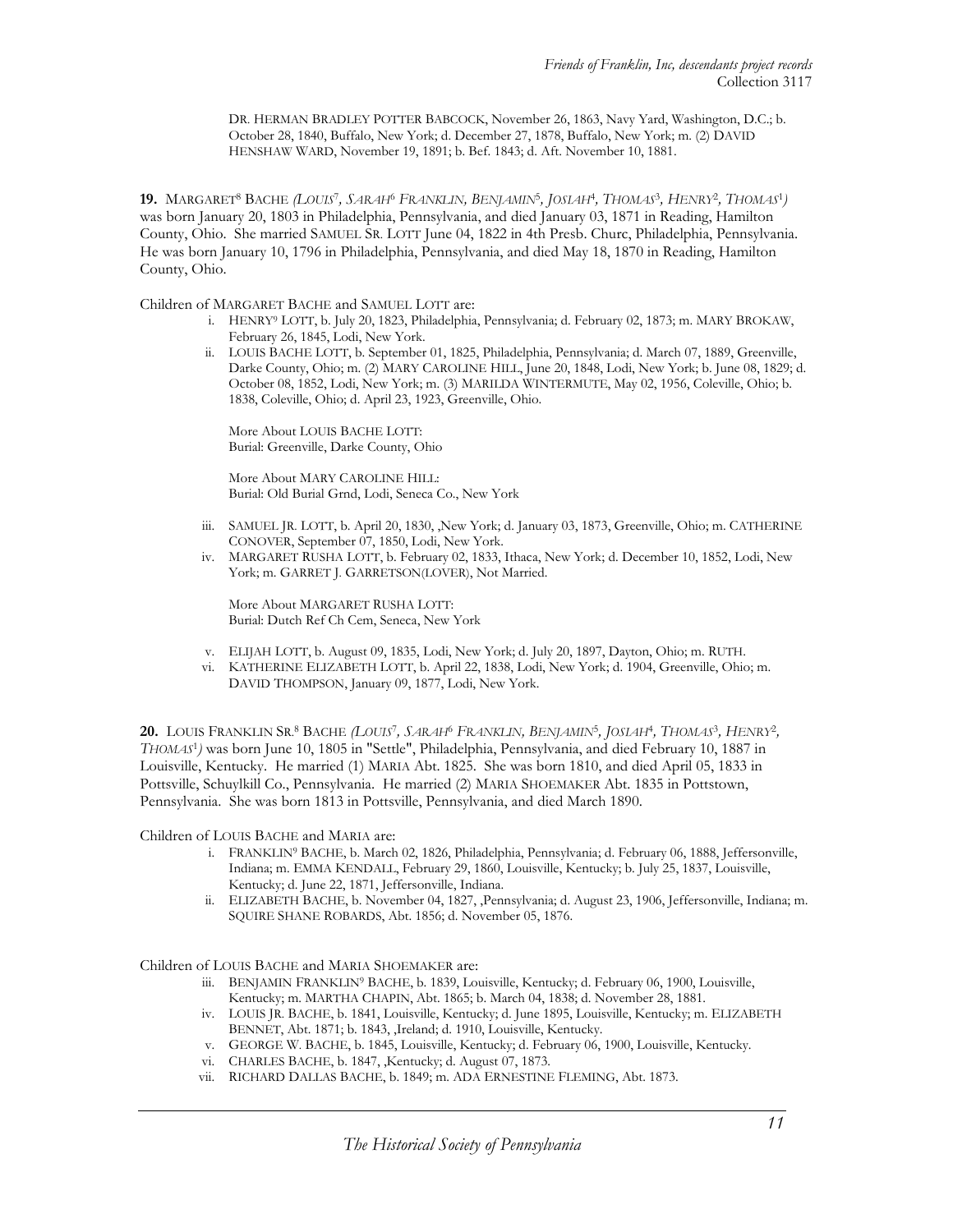21. ELIZABETH HARWOOD<sup>8</sup> BACHE *(LOUIS<sup>7</sup>, SARAH<sup>6</sup> FRANKLIN, BENJAMIN<sup>5</sup>, JOSLAH<sup>4</sup>, THOMAS<sup>3</sup>, HENRY<sup>2</sup>,* THOMAS<sup>1</sup> ) was born December 16, 1807 in "Settle", Pennsylvania, and died March 25, 1837 in New Albany, Indiana. She married ALEXANDER SHIELDS BURNETT October 03, 1833. He was born March 17, 1796 in Charlestown, Virginia, and died December 11, 1854 in Haywards, California.

Children of ELIZABETH BACHE and ALEXANDER BURNETT are:

- i. ELLEN DUANE<sup>9</sup> BURNETT, b. September 01, 1834, New Albany, Indiana; d. July 20, 1835, New Albany, Indiana.
- ii. WILLIAM BURNETT, b. January 08, 1836, New Albany, Indiana; d. January 16, 1836, New Albany, Indiana.

22. WILLIAM<sup>8</sup> BACHE *(LOUIS<sup>-</sup>, SARAH<sup>6</sup> FRANKLIN, BENJAMIN<sup>5</sup>, JOSIAH<sup>4</sup>, THOMAS<sup>3</sup>, HENRY<sup>2</sup>, THOMAS<sup>1</sup>) was* born March 16, 1811 in Bensalem"Settle", Pennsylvania, and died August 18, 1897 in Swain Street res, Bristol, Pennsylvania. He married ANTOINETTE BENEZET December 09, 1841. She was born February 22, 1824 in Bensalem Twshp, Bucks Co., Pennsylvania, and died April 04, 1879 in Bristol, Pennsylvania.

More About ANTOINETTE BENEZET: Burial: Bristol Cemetery, Bristol, Pennsylvania

Children of WILLIAM BACHE and ANTOINETTE BENEZET are:

- i. LOUIS ANTHONY<sup>9</sup> BACHE, b. September 23, 1842, Bensalem Twp., Bucks Co., Pennsylvania; d. April 09, 1889, Schuylkill River, Pennsylvania; m. BERTHA G. ABBOT, June 27, 1887; b. Bef. 1879; d. Aft. 1889.
- ii. MARGARET BACHE, b. November 20, 1847, Philadelphia, Pennsylvania; d. December 03, 1847, Philadelphia, Pennsylvania.
- iii. ELIZABETH SIMMONS BACHE, b. November 25, 1848, Philadelphia, Pennsylvania; d. January 18, 1885, Bristol, Pennsylvania; m. THOMAS BROWN PATTERSON, March 28, 1874, Allegheny City, Pennsylvania; b. January 20, 1840; d. Aft. August 1874.

More About ELIZABETH SIMMONS BACHE: Burial: St. James Episc., Bristol, Pennsylvania

- iv. BENJAMIN FRANKLIN BACHE, b. December 30, 1852, Bristol, Pennsylvania; d. February 1922, Mt. Pleasant, Florida; m. MRS. RUGGLES, Abt. 1895; d. 1899.
- v. MARGARET ANTOINETTE BACHE, b. January 15, 1855, Bristol, Pennsylvania; d. October 26; m. HENRY GOSNER BOOZ, October 07, 1882; b. September 11, 1829, Bristol, Pennsylvania; d. August 29, 1896, ,,Pennsylvania.

More About MARGARET ANTOINETTE BACHE: Burial: St. James Episc., Bristol, Pennsylvania

More About HENRY GOSNER BOOZ: Burial: St. James Episc., Bristol, Pennsylvania

- vi. WALTER LIVINGSTON BACHE, b. July 28, 1857, Bristol, Pennsylvania; d. March 11, 1937; m. ALMIRA FRANCES JUNKINS, August 19, 1889; b. Bef. 1879; d. Aft. 1893.
- vii. MARIE THEODORA BACHE, b. March 11, 1865, Bristol, Pennsylvania; d. August 08, 1921, Jersey City Hosp, Jersey City, New Jersey; m. W. PARKER FINE, January 01, 1895, St. James Episc, Bucks Co., Pennsylvania; b. 1865; d. 1935.

More About MARIE THEODORA BACHE: Burial: St. Marks RC Cem, Bristol, Pennsylvania

More About W. PARKER FINE: Burial: Bristol Cem., Bristol, Bucks Co., Pennsylvania

 $23.$  Theophylact® Bache *(Louis'', Sarah*% Fr*anklin, Benjamin*5, Josi*ah*4, Thomas3, Henry2, Thomas<sup>1</sup>) was born June 18, 1817 in Bristol, Pennsylvania, and died December 31, 1875 in Philadelphia, Pennsylvania. He married DEBORAH ANN WATSON October 09, 1841 in Lower Makefield, Newton, Bucks Co., Pennsylvania. She was born January 05, 1826 in Morrisville, Pennsylvania, and died October 10, 1887 in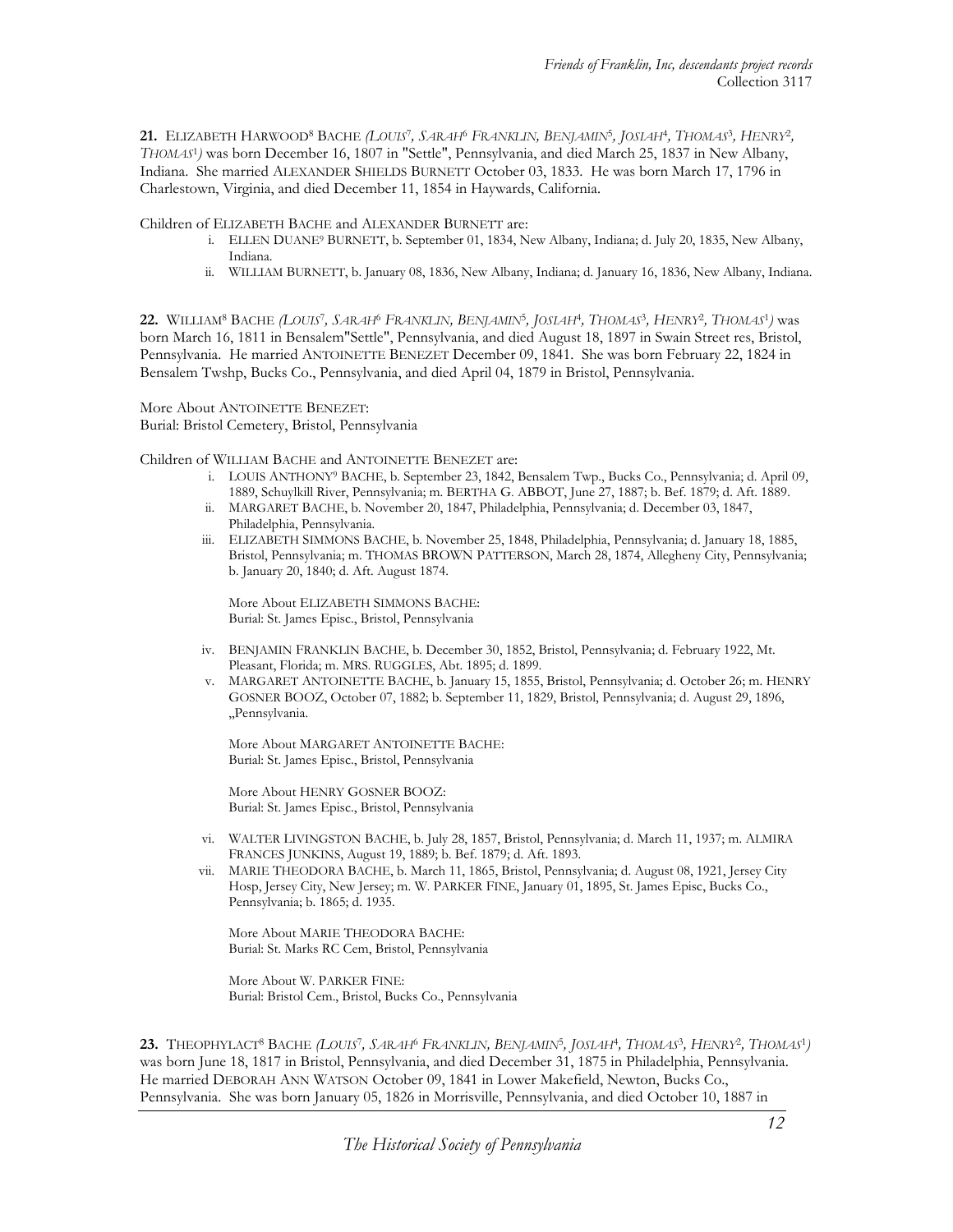Philadelphia, Pennsylvania.

More About THEOPHYLACT BACHE: Burial: Morrisville Cem, Morrisville, Pennsylvania

More About DEBORAH ANN WATSON: Burial: October 14, 1887, Morrisville, Bucks Co., Pennsylvania

Children of THEOPHYLACT BACHE and DEBORAH WATSON are:

- i. ESTHER ANN<sup>9</sup> BACHE, b. March 04, 1844, Trenton, New Jersey; d. July 16, 1930, Norristown, Pennsylvania; m. THOMAS HENDERSON, 1861; b. 1842, Ireland; d. November 09, 1910, Norristown, Pennsylvania.
- ii. WILLIAM WATSON BACHE, b. September 04, 1849, Bensalem, Pennsylvania; d. January 09, 1900, Philadelphia, Pennsylvania; m. CATHERINE A. RUSSELL, October 27, 1870; b. January 14, 1855, Philadelphia, Pennsylvania; d. April 20, 1928, Philadelphia, Pennsylvania.

More About WILLIAM WATSON BACHE: Burial: January 12, 1900, Mt. Moriah, Philadelphia, Pennsylvania

More About CATHERINE A. RUSSELL: Burial: April 23, 1928, Mt. Moriah, Philadelphia, Pennsylvania

- iii. CLARISSA BACHE, b. June 08, 1854; d. May 03, 1867.
- iv. SARAH FRANKLIN BACHE, b. September 20, 1857; d. January 05, 1868.
- v. MARTHA BACHE, b. May 06, 1859; d. July 18, 1860.
- vi. AMANDA BACHE, b. July 13, 1861; m. WILLIAM J. EDGAR, October 19, 1882; b. Bef. 1865, Philadelphia, Pennsylvania.

24. WILLIAM<sup>8</sup> DUANE *(DEBORAH<sup>7</sup> BACHE, SARAH<sup>6</sup> FRANKLIN, BENJAMIN<sup>5</sup>, JOSLAH<sup>4</sup>, THOMAS<sup>3</sup>, HENRY<sup>2</sup>,* THOMAS<sup>1</sup> ) was born February 07, 1808 in Philadelphia, Pennsylvania, and died November 04, 1882 in Philadelphia, Pennsylvania. He married LOUISA BROOKS November 06, 1833. She was born July 05, 1811 in Philadelphia, Pennsylvania, and died January 24, 1881 in Gloucester Co., New Jersey.

Children of WILLIAM DUANE and LOUISA BROOKS are:

- i. VIRGINIA<sup>9</sup> DUANE, b. September 09, 1834, Philadelphia, Pennsylvania; d. September 27, 1855, Philadelphia, Pennsylvania.
- ii. REV. CHARLES WILLIAMS DUANE, b. December 20, 1837, Philadelphia, Pennsylvania; d. June 16, 1915; m. (1) HELEN FRANCES LINCOLN, June 01, 1864; b. November 30, 1839, Philadelphia, Pennsylvania; d. August 26, 1867, Dublin, New Jersey; m. (2) EMMA CUSHMAN LINCOLN, September 01, 1870, Weymouth, Massachusetts; b. June 12, 1843, Philadelphia, Pennsylvania; d. August 11, 1930.

25. MARY<sup>8</sup> DUANE *(DEBORAH<sup>t</sup> BACHE, SARAH<sup>6</sup> FRANKLIN, BENJAMIN<sup>5</sup>, JOSLAH<sup>4</sup>, THOMAS<sup>3</sup>, HENRY<sup>2</sup>,* THOMAS<sup>1</sup> ) was born January 25, 1812 in Philadelphia, Pennsylvania, and died January 24, 1845 in Philadelphia, Pennsylvania. She married CHARLES WILLIAMS November 09, 1831. He was born October 21, 1803 in Philadelphia, Pennsylvania, and died October 13, 1863 in St. Paul, Minnesota.

Children of MARY DUANE and CHARLES WILLIAMS are:

- i. DUANE<sup>9</sup> WILLIAMS, b. January 03, 1833, Philadelphia, Pennsylvania; d. August 04, 1863, Philadelphia, Pennsylvania; m. ALICE NORRIS, October 08, 1857; b. December 22, 1835, Baltimore, Maryland; d. February 10, 1863, Philadelphia, Pennsylvania.
- ii. SARAH DUANE WILLIAMS, b. September 05, 1836; d. December 03, 1837.

26. ELLEN<sup>8</sup> DUANE *(DEBORAH<sup>T</sup> BACHE, SARAH<sup>6</sup> FRANKLIN, BENJAMIN<sup>5</sup>, JOSLAH<sup>4</sup>, THOMAS<sup>3</sup>, HENRY<sup>2</sup>,* THOMAS<sup>1</sup> ) was born December 26, 1816 in Philadelphia, Pennsylvania, and died January 04, 1846 in New York, New York. She married JOHN BLACKWOOD SATTERTHWAITE December 30, 1844. He was born June 13, 1812 in New York, New York, and died August 16, 1862 in Shanghai, China.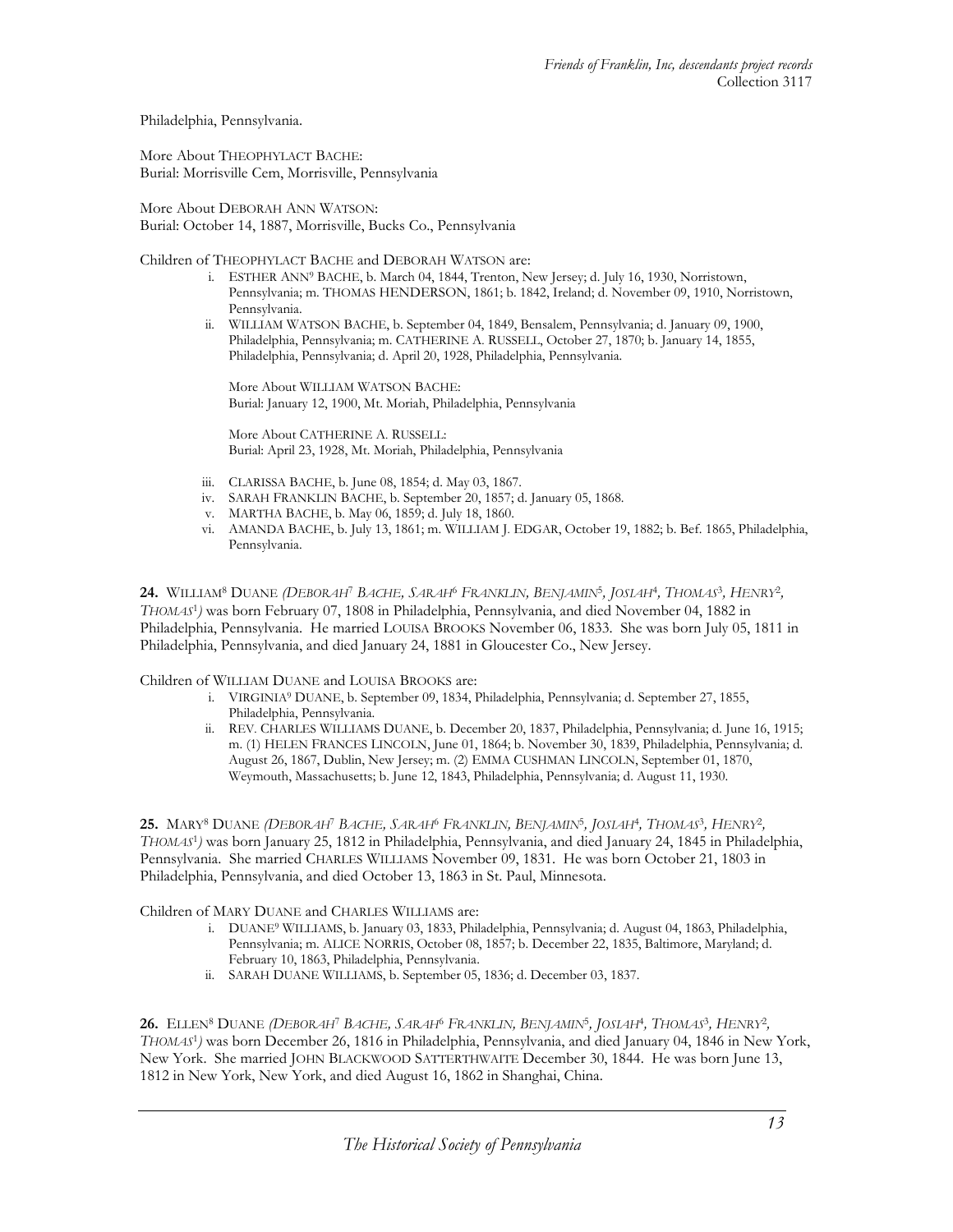Child of ELLEN DUANE and JOHN SATTERTHWAITE is:

 i. FRANKLIN<sup>9</sup> SATTERTHWAITE, b. November 17, 1845, New York, New York; d. September 15, 1888, Newark, New Jersey; m. ROSALIE PENNINGTON, June 29, 1869, Newark, New Jersey; b. December 08, 1848, E. Orange, New Jersey; d. January 25, 1942, Short Hills, New Jersey.

27. ELIZABETH<sup>8</sup> DUANE *(DEBORAH<sup>7</sup> BACHE, SARAH<sup>6</sup> FRANKLIN, BENJAMIN<sup>5</sup>, JOSLAH<sup>4</sup>, THOMAS<sup>3</sup>, HENRY<sup>2</sup>,* THOMAS<sup>1</sup> ) was born January 15, 1821 in Philadelphia, Pennsylvania, and died October 13, 1901. She married ARCHIBALD HAMILTON GILLESPIE March 01, 1849. He was born October 06, 1812 in New York City, New York, and died August 14, 1873 in San Francisco, California.

Children of ELIZABETH DUANE and ARCHIBALD GILLESPIE are:

- i. CAMPBELL<sup>9</sup> GILLESPIE, b. August 29, 1850, Newport, Rhode Island; d. August 29, 1850, Newport, Rhode Island.
- ii. DEBORAH GILLESPIE, b. June 1852.
- iii. FRANKLIN SATTERTHWAITE GILLESPIE, b. October 26, 1852, Washington, D.C.; d. November 01, 1852, Washington, D.C..
- iv. ELLEN DUANE GILLESPIE, b. October 20, 1854, Washington, D.C.; d. March 04, 1924, 250 S. 21st St., Philadelphia, Pennsylvania; m. EDWARD PARKER DAVIS, November 15, 1886; b. September 16, 1856, Baldwinsville, New York; d. October 02, 1937.

**28.** Rev. Richard Bache<sup>8</sup> Duane *(Deborah<sup>7</sup> Bache, Sarah<sup>6</sup> Franklin, Benjamin<sup>5</sup>, Josiah<sup>4</sup>, Thomas<sup>3</sup>,* HENRY<sup>2</sup>, THOMAS<sup>1</sup>) was born October 12, 1823 in Philadelphia, Pennsylvania, and died December 12, 1875 in Bergen Pt., New Jersey. He married MARGARET ANNE TAMS October 01, 1850. She was born October 01, 1826 in Burslem, Staffordshire, England, and died December 15, 1907 in New York City, New York.

Children of RICHARD DUANE and MARGARET TAMS are:

- i. JAMES MAY<sup>9</sup> DUANE, b. August 21, 1851, Honesdale, Pennsylvania; d. December 02, 1912; m. KATHERINE ELIZABETH POULLAIN HIGGINSON, April 29, 1886; b. February 02, 1864, Trenton, New Jersey; d. March 09, 1942.
- ii. ARTHUR DUANE, b. May 08, 1853, Honesdale, Pennsylvania; d. January 22, 1932; m. JULIA RANDALL DRAKE, November 16, 1886; b. October 30, 1861, Binghamton, New York; d. January 22, 1932.
- iii. HOWARD DUANE, b. March 18, 1855, Honesdale, Pennsylvania; d. October 02, 1875, Meredith Village, New Hampshire.
- iv. ANNE DEAS DUANE, b. November 03, 1856, Honesdale, Pennsylvania; d. May 15, 1951, New York, New York.
- v. MARY DUANE, b. March 12, 1858, Honesdale, Pennsylvania; d. February 12, 1951; m. EDWARD WALSH HUMPHREYS, June 08, 1881; b. December 15, 1849, St. Louis, Missouri; d. March 20, 1918.
- vi. FRANKLIN DUANE, b. September 01, 1862, Trenton, New Jersey; d. June 16, 1928, Princeton, New Jersey; m. CATHARINE NEILSON CARPENDER, November 26, 1901, New Brunswick, New Jersey; b. December 07, 1876; d. December 16, 1954.
- vii. WILLIAM JOHN DUANE, b. June 10, 1865, Providence, Rhode Island; d. May 15, 1906.

29. BENJAMIN FRANKLIN<sup>s</sup> DUANE *(DEBORAH<sup>7</sup> BACHE, SARAH<sup>6</sup> FRANKLIN, BENJAMIN<sup>5</sup>, JOSIAH<sup>4</sup>, THOMAS<sup>3</sup>,* HENRY<sup>2</sup>, THOMAS<sup>1</sup>) was born March 17, 1825 in Philadelphia, Pennsylvania, and died June 19, 1893 in Philadelphia, Pennsylvania. He married (1) MATILDA CAMPBELL DENNISTON October 04, 1849. She was born August 27, 1829 in Pittsburgh, Pennsylvania, and died February 14, 1859 in Philadelphia, Pennsylvania. He married (2) JENNIE CRAIG DADY October 11, 1862. She was born February 25, 1841 in Philadelphia, Pennsylvania, and died February 13, 1912.

Children of BENJAMIN DUANE and MATILDA DENNISTON are:

- i. LOUIS<sup>9</sup> DUANE, b. April 08, 1851, Philadelphia, Pennsylvania; d. October 04, 1906; m. EMMA LOUISE FARDON, January 06, 1892; b. November 16, 1861, Brooklyn, New York.
- ii. REBECCA CAMPBELL DUANE, b. January 04, 1854, Harrisburg, Pennsylvania; d. August 25, 1889, Tangiers, Morocco; m. WILLIAM REED-LEWIS, July 07, 1880; b. November 25, 1860, Philadelphia, Pennsylvania; d. January 17, 1941.
- iii. WILLIAM JOHN DUANE, b. September 14, 1857, Philadelphia, Pennsylvania; d. May 30, 1859, Philadelphia, Pennsylvania.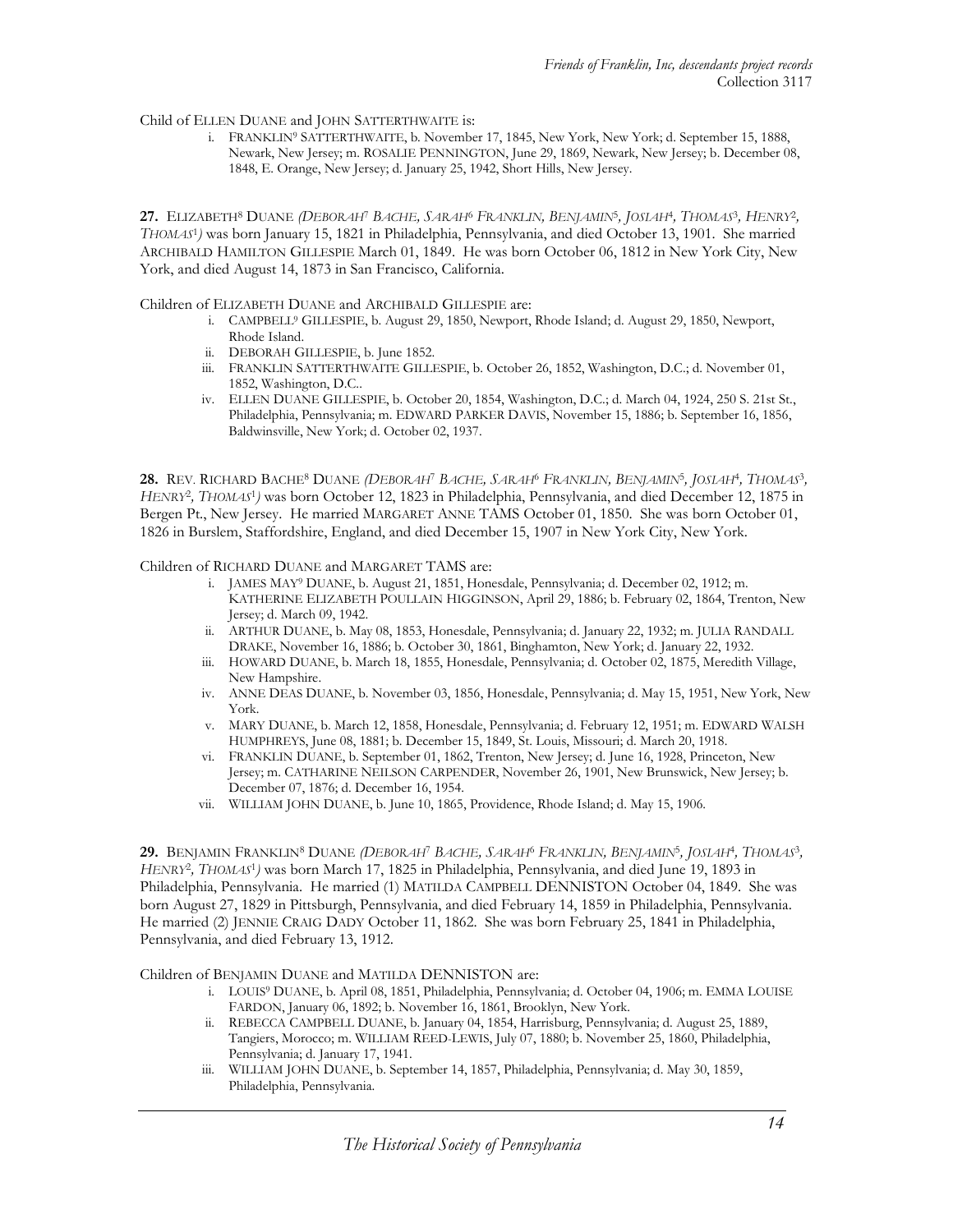Children of BENJAMIN DUANE and JENNIE DADY are:

- iv. ADRIENNE<sup>9</sup> DUANE, b. November 15, 1864, Alexandria, Virginia; d. January 12, 1899.
- v. ZETA DUANE, b. February 21, 1877, Philadelphia, Pennsylvania; d. April 04, 1877, Philadelphia, Pennsylvania.
- vi. STELLA DUANE, b. August 18, 1878, Philadelphia, Pennsylvania; d. December 20, 1927.
- vii. HAZEL KIRK DUANE, b. February 16, 1882, Philadelphia, Pennsylvania; d. July 19, 1891.

30. ALEXANDER DALLAS<sup>8</sup> BACHE *(RICHARD<sup>7</sup>, SARAH<sup>6</sup> FRANKLIN, BENJAMIN<sup>5</sup>, JOSIAH<sup>4</sup>, THOMAS<sup>3</sup>, HENRY<sup>2</sup>,* THOMAS<sup>1</sup> ) was born July 19, 1806 in Philadelphia, Pennsylvania, and died February 17, 1867 in Newport, Rhode Island. He married NANCY CLARK FOWLER September 30, 1838. She was born in Newport, Rhode Island, and died January 13, 1870 in Philadelphia, Pennsylvania.

Child of ALEXANDER BACHE and NANCY FOWLER is:

i. HENRY WOOD<sup>9</sup> BACHE, b. 1839; d. November 07, 1878, Bristol, Long Island, New York.

31. MARY BLECHENDEN<sup>8</sup> BACHE *(RICHARD<sup>7</sup>, SARAH<sup>6</sup> FRANKLIN, BENJAMIN<sup>5</sup>, JOSLAH<sup>4</sup>, THOMAS<sup>3</sup>, HENRY<sup>2</sup>,* THOMAS<sup>1</sup> ) was born January 14, 1808 in Philadelphia, Pennsylvania, and died January 01, 1873 in Washington, D.C.. She married ROBERT JOHN WALKER April 04, 1825 in Philadelphia, Pennsylvania. He was born July 23, 1801 in Bellefonte, Northumberland, Pennsylvania, and died November 11, 1869 in Washington, D.C..

Children of MARY BACHE and ROBERT WALKER are:

- i. MARY BACHE<sup>9</sup> WALKER, b. December 17, 1839, Natchez, Mississippi; d. March 09, 1886, Philadelphia, Pennsylvania; m. (1) ANDRE DESLONDES, May 25, 1858; b. April 18, 1828, ,Louisiana; d. Aft. December 1863; m. (2) BENJAMIN HARRIS BREWSTER, July 12, 1870; b. October 13, 1816, Salem Co., New Jersey; d. April 04, 1888, Philadelphia, Pennsylvania.
- ii. GEN. DUNCAN STEVEN WALKER, b. November 11, 1841, Washington, D.C.; d. June 03, 1912; m. MARY BAYARD DOD, November 02, 1865; b. December 29, 1842, Princeton, New Jersey.
- iii. SOPHIA BACHE WALKER, b. September 04, 1843, Washington, D.C.; d. April 16, 1930, Orange, New Jersey.
- iv. ROBERT JOHN JR. WALKER, b. September 04, 1846, Washington, D.C.; d. January 01, 1912; m. ISABELLA LAWRENCE KENDIG, June 04, 1879; b. October 02, 1857, Philadelphia, Pennsylvania; d. Abt. 1927.
- v. CHARLOTTE LUCIA WALKER, b. September 13, 1850, Schooley's Mt., New Jersey; d. January 07, 1886, Washington, D.C..

32. GEORGE MIFFLIN<sup>8</sup> BACHE *(RICHARD<sup>7</sup>, SARAH<sup>6</sup> FRANKLIN, BENJAMIN<sup>5</sup>, JOSIAH<sup>4</sup>, THOMAS<sup>3</sup>, HENRY<sup>2</sup>,* THOMAS<sup>1</sup> ) was born February 14, 1811 in Philadelphia, Pennsylvania, and died September 08, 1846 in CapeHatteras. He married ELIZABETH CATHERINE PATTERSON May 23, 1837. She was born September 1814 in New Orleans, Louisiana, and died March 05, 1884 in Washington, D.C..

Children of GEORGE BACHE and ELIZABETH PATTERSON are:

- i. M.D. DALLAS<sup>9</sup> BACHE, b. June 23, 1838, Washington, D.C.; d. June 02, 1902, San Diego, California; m. (1) BESSY FORSYTH; m. (2) ALBERTA PUGSLEY MCGAVOCK, April 19, 1864; b. February 10, 1841, Nashville, Tennessee; d. June 04, 1878.
- ii. GEORGE MIFFLIN BACHE, b. November 12, 1840, Washington, D.C.; d. February 11, 1896, Washington, D.C.; m. HARRIET DU BOIS, January 19, 1887; b. January 14, 1849, Great Bend, Pennsylvania.
- iii. HARRIET PATTERSON BACHE, b. December 01, 1846, Washington, D.C.; d. February 10, 1865, Washington, D.C..

33. SOPHIA ARABELLA<sup>8</sup> BACHE *(RICHARD<sup>)</sup>, SARAH<sup>6</sup> FRANKLIN, BENJAMIN<sup>5</sup>, JOSIAH<sup>4</sup>, THOMAS<sup>3</sup>, HENRY<sup>2</sup>,* THOMAS<sup>1</sup> ) was born November 14, 1815 in Philadelphia, Pennsylvania, and died March 24, 1904 in Philadelphia, Pennsylvania. She married WILLIAM WALLACE IRWIN February 28, 1839. He was born September 16, 1806 in Pittsburgh, Pennsylvania, and died September 15, 1856 in Pittsburgh, Pennsylvania.

Children of SOPHIA BACHE and WILLIAM IRWIN are: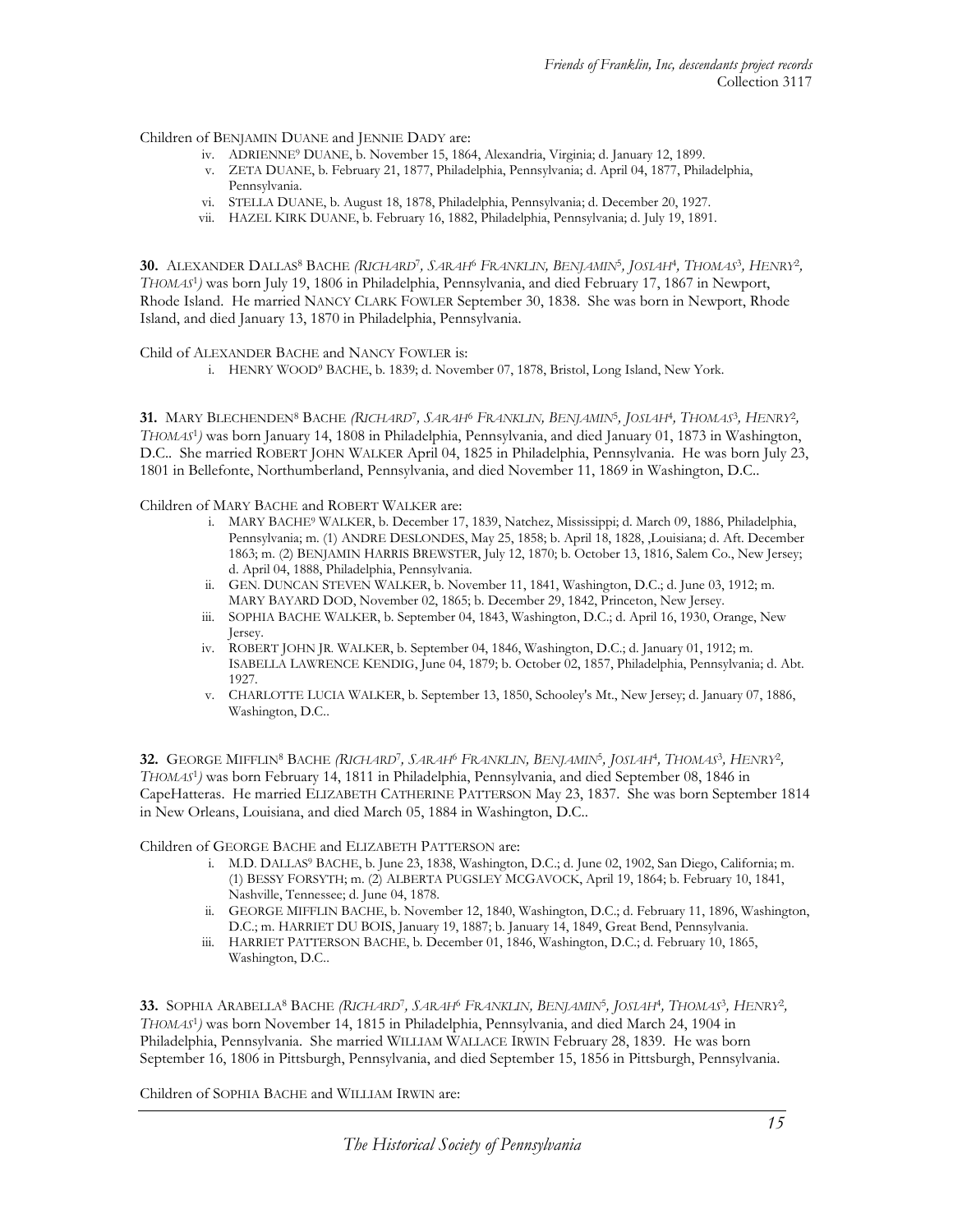- i. RICHARD BIDDLE<sup>9</sup> IRWIN, b. December 23, 1839, Pittsburgh, Pennsylvania; d. April 26, 1892, New York, New York; m. CHARLOTTE MARIA MARTIN, December 20, 1865; b. August 14, 1840, New York, New York; d. January 23, 1884, St Leonards-on-S, Kent, England.
- ii. AGNES IRWIN, b. December 31, 1841, Washington, D.C.; d. December 05, 1914.
- iii. ROBERT WALKER IRWIN, b. January 07, 1844, Copenhagen, Denmark; d. January 05, 1925, Tokyo, Japan; m. IKI TAKECHI, September 26, 1882, Tokyo, Japan; b. December 23, 1851, Tokyo, Japan; d. August 17, 1941, Tokyo, Japan.
- iv. SOPHIA DALLAS IRWIN, b. June 30, 1845, Copenhagen, Denmark; d. January 07, 1915, Philadelphia, Pennsylvania.
- v. MARY BACHE IRWIN, b. February 06, 1849, Washington, D.C.; d. November 09, 1927, Washington, D.C.; m. DENNIS MCCARTHY, October 20, 1888; b. June 26, 1854, Syracuse, New York; d. October 25, 1919, Syracuse, New York.

34. MATILDA WILKINS<sup>8</sup> BACHE *(RICHARD<sup>7</sup>, SARAH<sup>6</sup> FRANKLIN, BENJAMIN<sup>5</sup>, JOSIAH<sup>4</sup>, THOMAS<sup>3</sup>, HENRY<sup>2</sup>,* THOMAS<sup>1</sup> ) was born February 15, 1819 in Philadelphia, Pennsylvania, and died January 22, 1900 in Washington, D.C.. She married GENERAL WILLIAM HEMSLEY EMORY May 29, 1838. He was born September 07, 1811 in Polar Grove, Queen Anne's Co., Maryland, and died December 01, 1887 in Washington, D.C..

Children of MATILDA BACHE and WILLIAM EMORY are:

- i. CAMPBELL DALLAS<sup>9</sup> EMORY, b. December 23, 1839, Philadelphia, Pennsylvania; d. March 11, 1878, San Antonio, Texas; m. CLARA TILTON, December 29, 1864; b. February 08, 1841, Annapolis, Maryland; d. Aft. February 1894.
- ii. DR. THOMAS EMORY, b. December 11, 1841, Philadelphia, Pennsylvania; m. PERCY MCCARTHY, December 15, 1870; b. October 18, 1844, Syracuse, New York.
- iii. SOPHIA BACHE EMORY, b. December 30, 1843, Washington, D.C.; d. November 12, 1848, Washington, D.C..
- iv. GEORGE BACHE EMORY, b. December 17, 1846, Washington, D.C.; d. September 08, 1887, Canaudaigua, New York.
- v. WILLIAM HEMSLEY EMORY, b. December 17, 1846, Washington, D.C.; m. BLANCHE WILLIS, October 05, 1876; b. July 05, 1856, New York City, New York.
- vi. MATILDA EMORY, b. July 26, 1854, Washington, D.C.; d. July 01, 1855, Washington, D.C..
- vii. SARAH TILGHMAN EMORY, b. December 25, 1856, Washington, D.C..
- viii. VICTORIA DEMONTHELON MONTHELON EMORY, b. May 07, 1862, Washington, D.C..

**35.** HENRIETTA CONSTANTIA<sup>8</sup> BACHE *(RICHARD<sup>7</sup>, SARAH<sup>6</sup> FRANKLIN, BENJAMIN<sup>5</sup>, JOSLAH<sup>4</sup>, THOMAS<sup>3</sup>,* HENRY<sup>2</sup>, THOMAS<sup>1</sup>) was born April 19, 1822 in Philadelphia, Pennsylvania, and died December 10, 1887 in "Homewood", Montgomery Co., Maryland. She married CHARLES ABERT April 16, 1845 in St. John's Churc, Washington, D.C.. He was born September 19, 1822 in Mt. Holly, New Jersey, and died August 10, 1897 in "Homewood", Montgomery Co., Maryland.

Children of HENRIETTA BACHE and CHARLES ABERT are:

- i. ROBERT WALKER<sup>9</sup> ABERT, b. February 12, 1846, Washington, D.C.; m. MARY BETHIA WARNER, November 08, 1871; b. June 02, 1848, Baltimore, Maryland; d. Washington, D.C..
- ii. ELLEN ABERT, b. November 06, 1847, Washington, D.C.; d. June 29, 1893; m. JOHN SYLVANUS BLAIR, June 29, 1893; b. January 31, 1848, Harrisburg, Pennsylvania.
- iii. SOPHIA BACHE ABERT, b. December 04, 1849, Washington, D.C.; d. December 28, 1906; m. JAMES STANLEY MALLORY, November 11, 1878; b. November 11, 1841, Bristol, Connecticut; d. Aft. April 1891.
- iv. M.D. CHARLES ABERT, b. November 17, 1852, Washington, D.C.; m. MARTHA WILLSON STONESTREET, January 14, 1880; b. July 13, 1857, Rockville, Maryland.
- v. MARIA BACHE ABERT, b. March 17, 1856, Washington, D.C.; m. WILLIAM DICKSON BALDWIN, August 05, 1884; b. September 30, 1834, Franklin, Tennessee.
- vi. CONSTANTIA ABERT, b. October 03, 1856, Washington, D.C.; d. 1951.
- vii. ALLAN MCLANE ABERT, b. March 27, 1865, "Homewood", Maryland; d. 1951.

 ${\bf 36.}$  Sarah Franklin $^8$ Bache *(Richard<sup>)</sup>, Sarah<sup>6</sup> Franklin, Benjamin* $^5$ *, Josiah<sup>4</sup>, Thomas* $^3$ *, Henry* $^2$ *,* THOMAS<sup>1</sup> ) was born November 08, 1824 in Philadelphia, Pennsylvania, and died February 28, 1880 in Washington, D.C.. She married RICHARD WAINWRIGHT March 01, 1849. He was born January 15, 1817 in Charlestown, Massachusetts, and died August 10, 1862 in New Orleans, Louisiana (near).